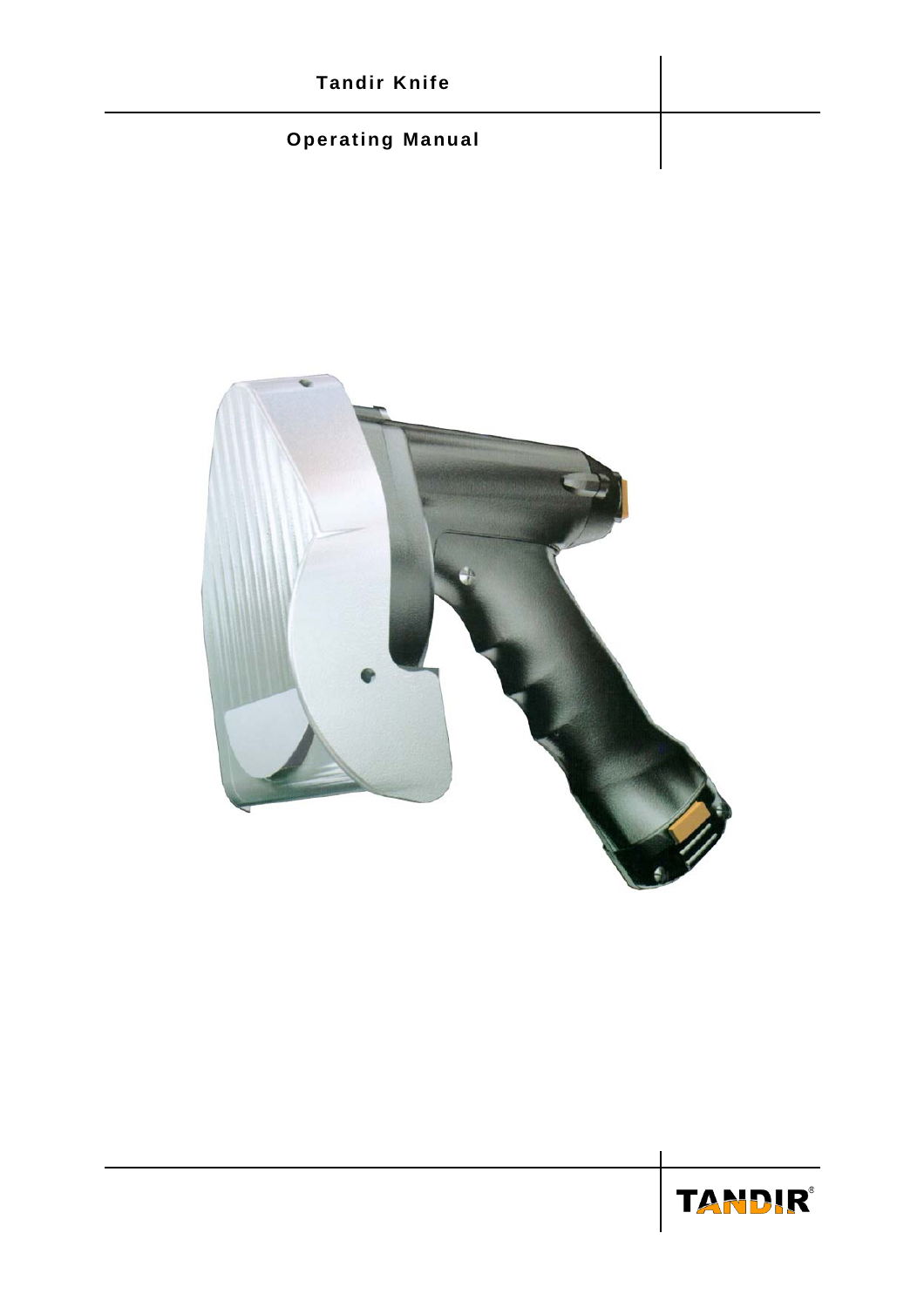## Table of contents

#### **Table of contents**

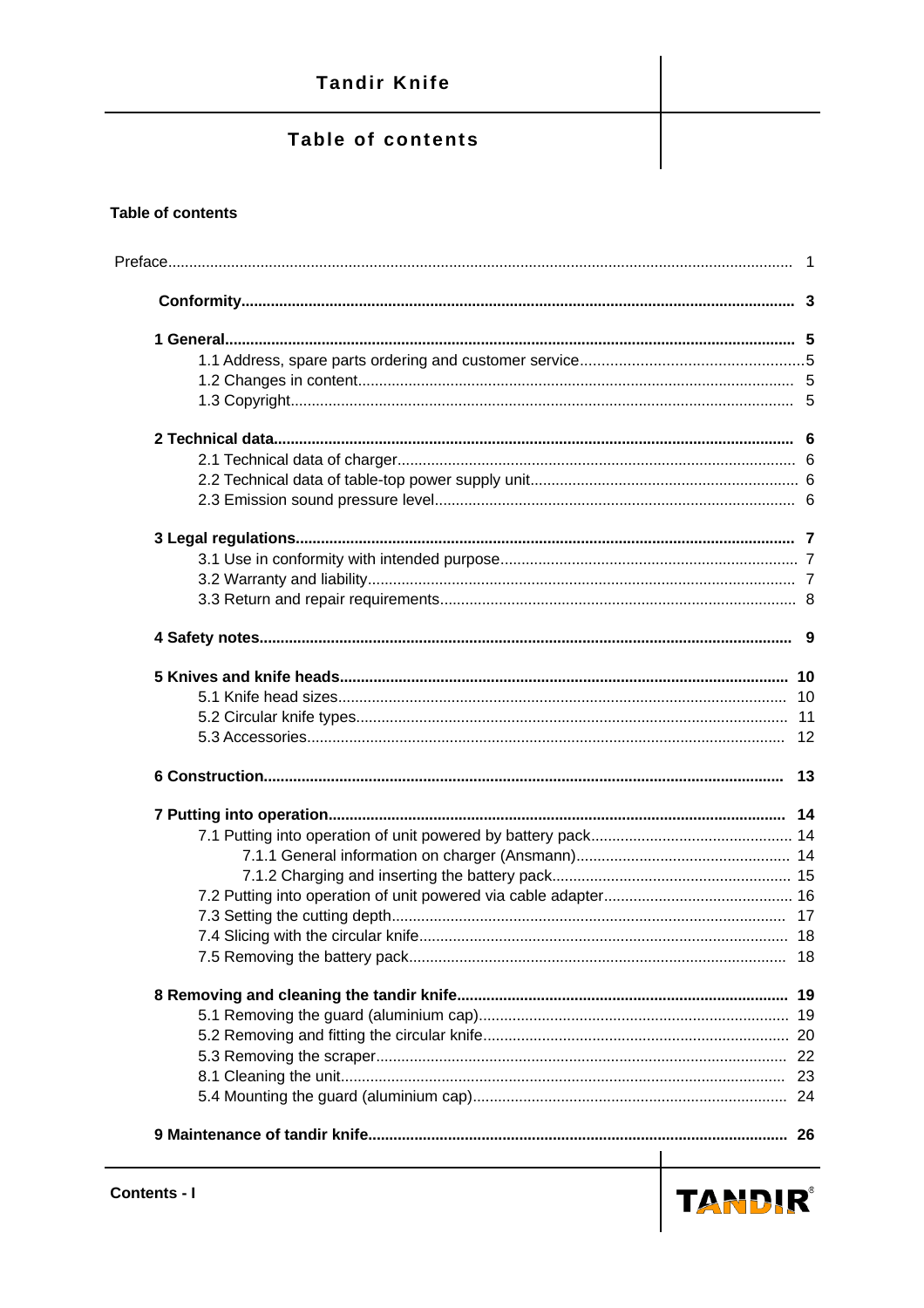

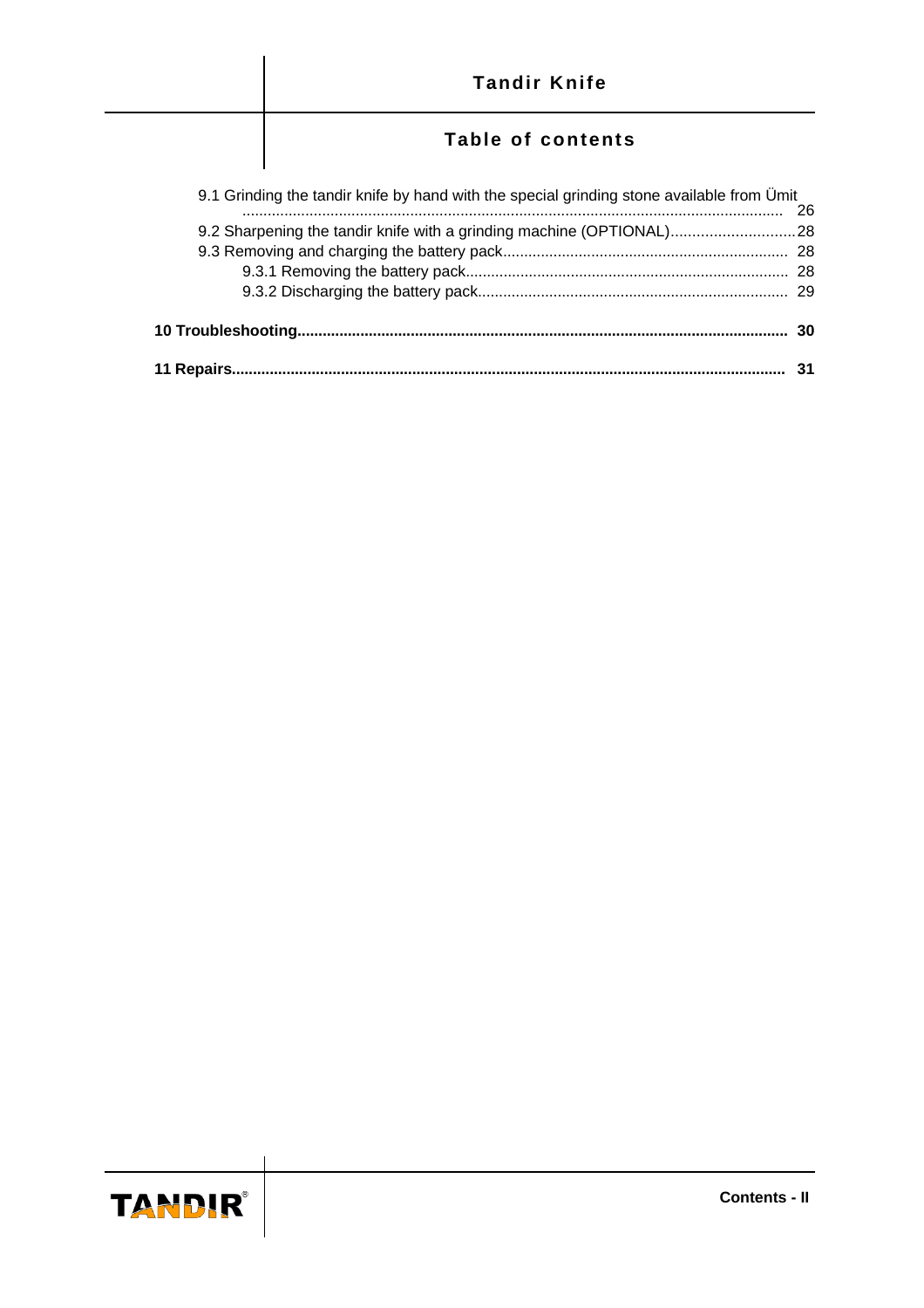## **Preface**

#### **Preface**

Dear Customer,

Thank you for opting for a tandir knife from our company!

Please read these instructions carefully and thoroughly. Pay particular attention to the safety hints given in the text and in the section "Safety notes".

This will:

- ensure safety when using the knife,
- produce good results
- allow the knife to be operated free from troubles.

Should you have any questions for which no answer is contained in these instructions, you can give us a call. We will be pleased to help you.

We are continually endeavouring to further improve our products, so that there may be minor deviations between the knife you have purchased and the description given in this manual.

If you have any questions or problems, we will be gladly prepared to provide assistance. You can reach us daily from 9:00 a.m. to 06:00 p.m. at

Your suggestions for improvements are always welcome.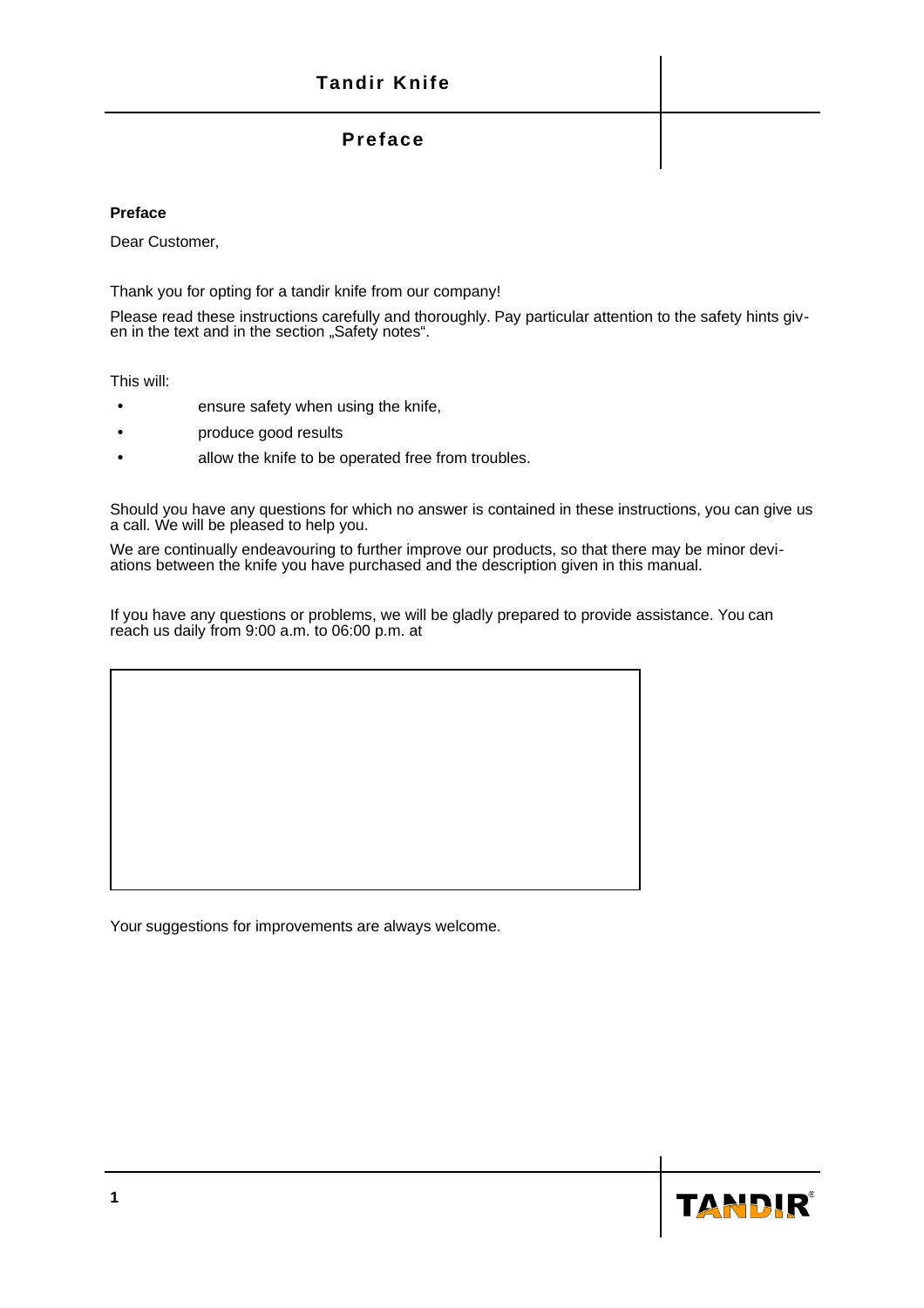| <b>Tandir Knife</b> |
|---------------------|
| Preface             |

If you have any queries and when ordering spare parts, please indicate:

- knife type, and
- knife number.

We wish you much success.

2011 Ümit GmbH Rischbleek 2 D–38126 Braunschweig

All rights reserved. Neither this manual nor any extract from it may be reproduced in any form without the prior permission of Ümit.

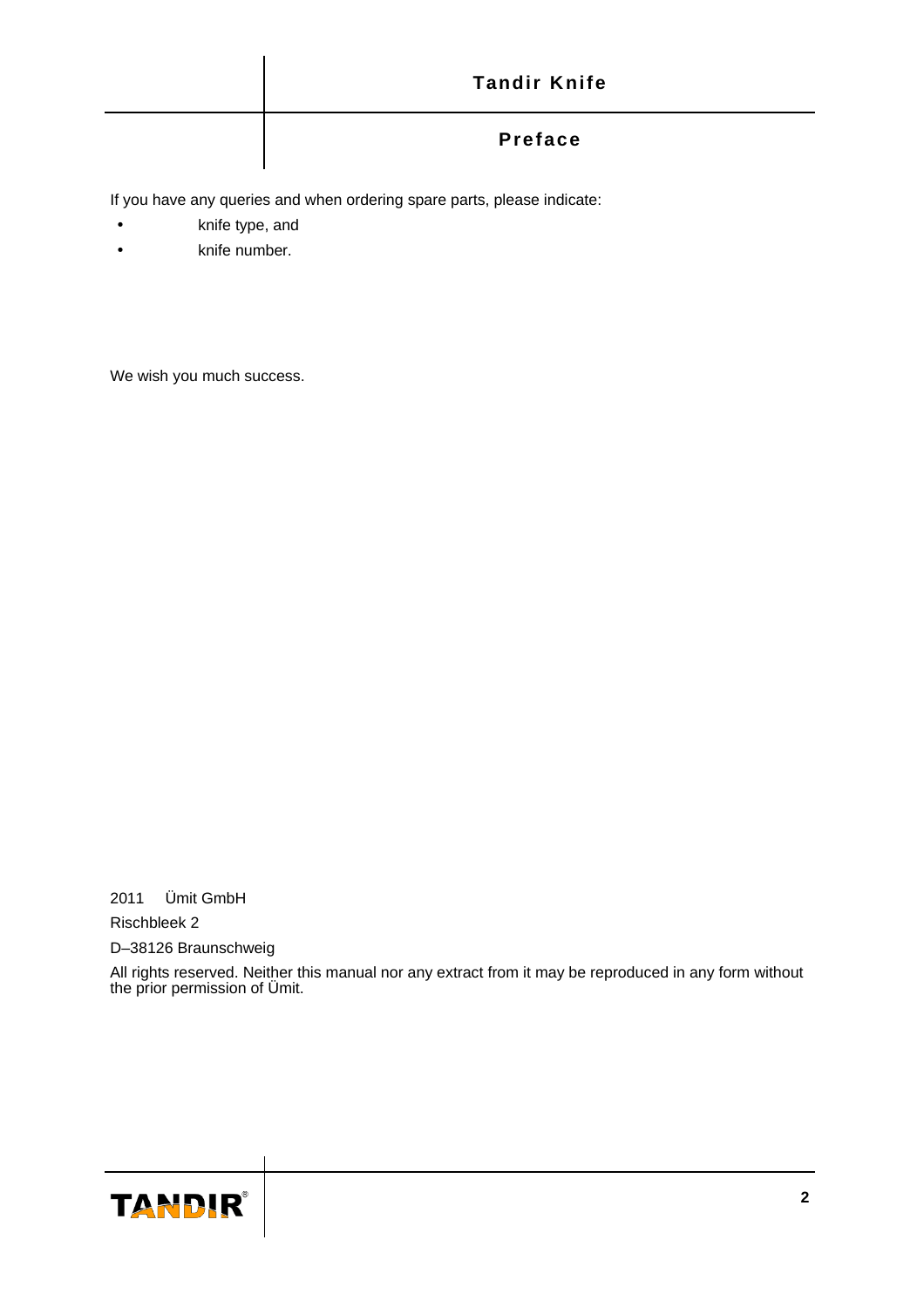## **Tandir Knife**

## **Conformity**

# **Conformity**





Your tandir knife bears the CE sign and conforms to the following directives and norms:

| <b>Directives</b>            |                                                                                                                                                                                                                                                     |
|------------------------------|-----------------------------------------------------------------------------------------------------------------------------------------------------------------------------------------------------------------------------------------------------|
| <b>EU</b> directives         | 98/37/EC (Machinery), Annex IIA<br>89/336/EEC (EMC), amended by 92/31/EEC and 93/68/EEC<br>73/23/EEC (Low voltage), amended by 93/68/EEC                                                                                                            |
| <b>Harmonised norms</b>      |                                                                                                                                                                                                                                                     |
| EN 292-1: 1991               | Safety of machinery -<br>Basic concept, general principles for design<br>Part 1: Basic terminology, methodology                                                                                                                                     |
| EN 292-2: 1991<br>$+A1:1995$ | Safety of machinery -<br>Basic concept, general principles for design<br>Part 2: Technical principles and specifications                                                                                                                            |
| EN 12267: 1996               | Food processing machinery - Circular saw machines - safety and<br>hygiene requirements                                                                                                                                                              |
| EN55014-1: 2003              | Electromagnetic compatibility -<br>Requirements for household appliances, electric tools and similar<br>apparatus<br>Part 1: Emission                                                                                                               |
| EN55014-2: 2002              | Electromagnetic compatibility -<br>Requirements for household appliances, electric tools and similar<br>apparatus;<br>Immunity - Product family standard (including Corrigendum: 1997)                                                              |
| EN61000-3-2: 2001            | Electromagnetic compatibility (EMC)-<br>Limits – Limits for harmonic current emissions (equipment input<br>current $<= 16$ A per phase)                                                                                                             |
| EN61000-3-3: 2002            | Electromagnetic compatibility (EMC)-<br>Limits – Limitation of voltage changes; voltage fluctuation and flicker<br>in public low-voltage supply systems, for equipment with rated current <=16A per phase and not subject to conditional connection |

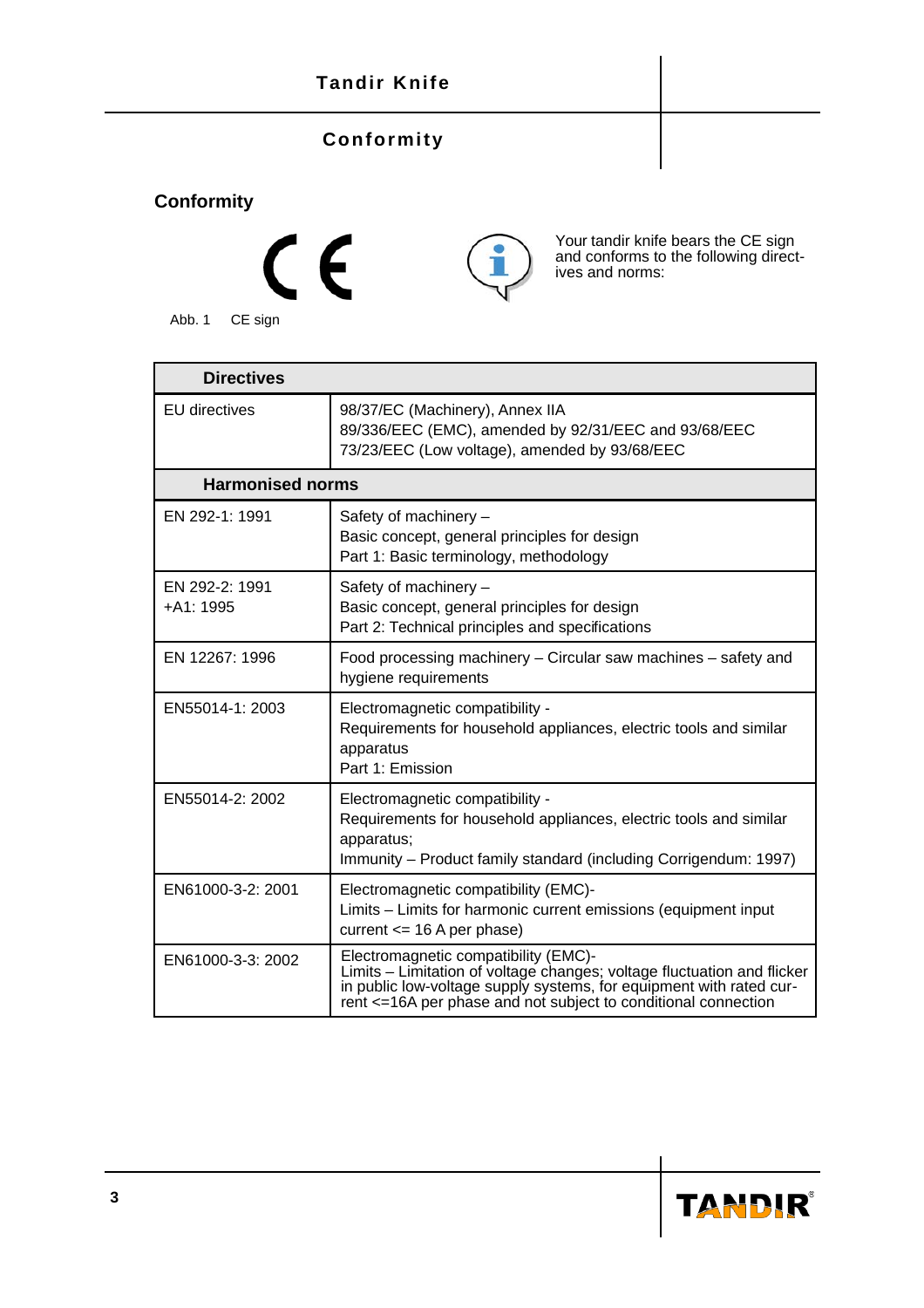| <b>Tandir Knife</b> |
|---------------------|
| Conformity          |

| <b>Harmonised norms</b> |                                                                                                                                                                                           |  |
|-------------------------|-------------------------------------------------------------------------------------------------------------------------------------------------------------------------------------------|--|
| EN 60335-1: 2002        | Household and similar electrical appliances - Safety<br>Part 1: General requirements<br>(IEC 60335-1:2001, modified); German version EN 60335-1:2002                                      |  |
| EN 60335-2-14: 2003     | Household and similar electrical appliances - Safety<br>Part 2-14: Particular requirements for kitchen machines<br>(IEC 60335-2-14:2002, modified); German version EN 60335-2-<br>14:2003 |  |
| EN 60204-1: 1997        | Safety of machinery -<br>Electrical equipment of machines<br>Part 1: General requirements                                                                                                 |  |

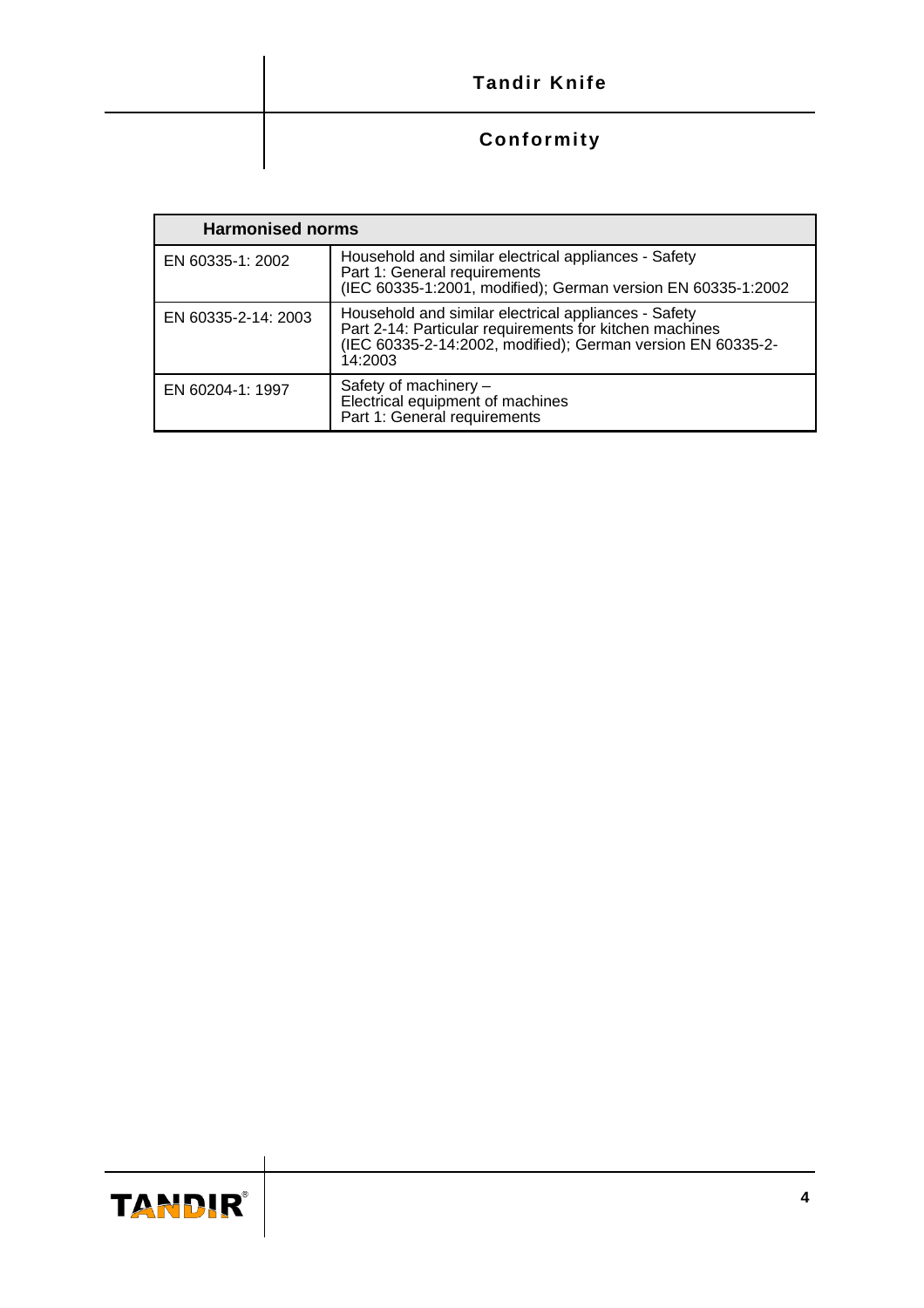## **General**

#### **1 General**

#### **1.1 Address, spare parts ordering and customer service**



#### **1.2 Changes in content**



We reserve the right to make changes to the content. ÜMIT does not accept any liability for any errors which might exist in this documentation. Any liability for consequential damage arising in connection with the supply or use of this documentation will be excluded to the extent permitted by law.

#### **1.3 Copyright**



ÜMIT retains the copyright in these operating instructions. This manual is intended for the owner and its personnel.

Neither this manual nor extracts of it may be

- reproduced,
- disseminated, or
- disclosed to unauthorised third parties.

Any violation may render the offender liable to proceedings.

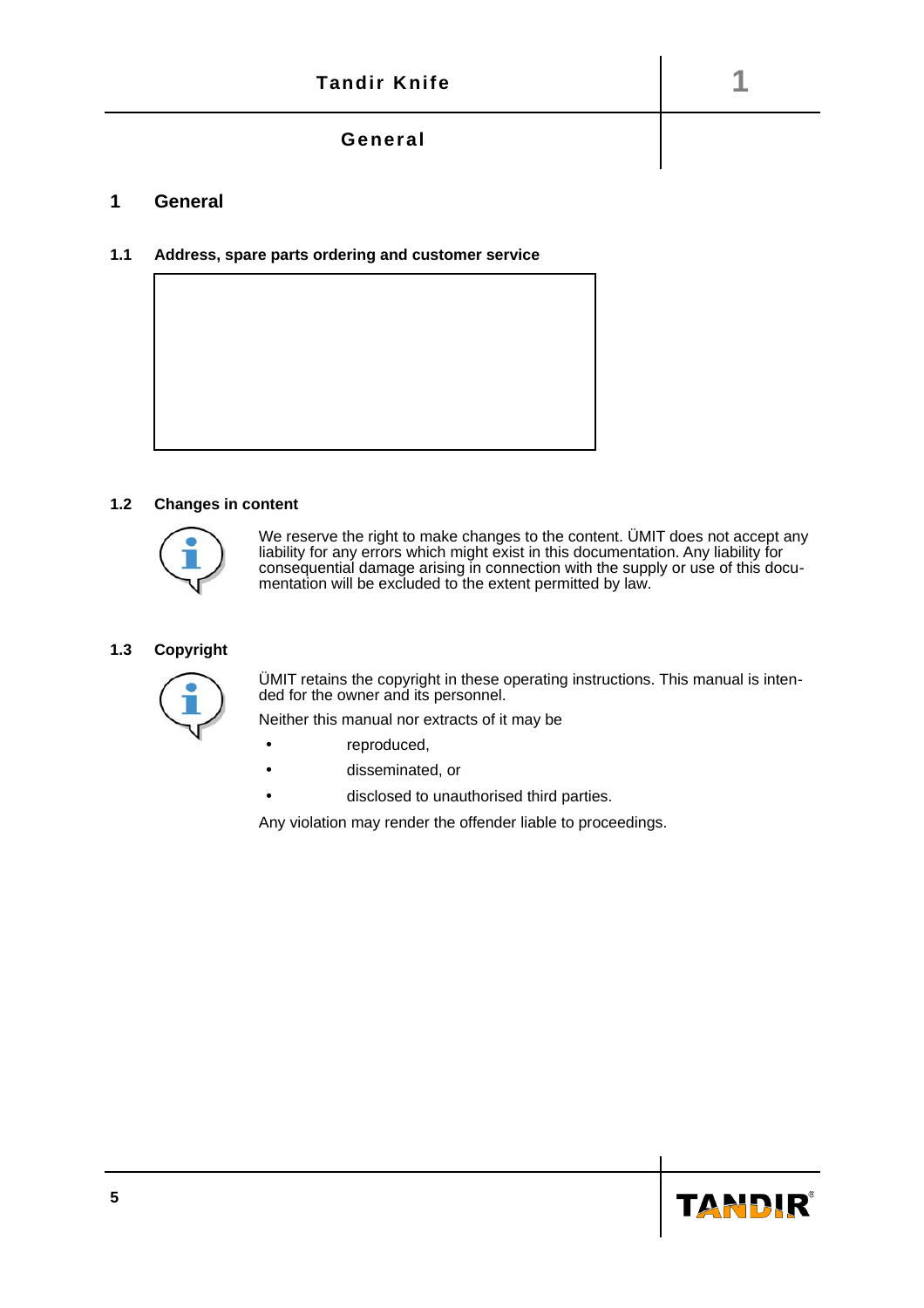## **Technical data**

# <span id="page-8-0"></span>**2 Technical data**

### **2.1 Technical data of charger**

| Input voltage:              | 230VAC~ ± 10% / 50Hz                                               |
|-----------------------------|--------------------------------------------------------------------|
| Output voltage:             | ca. 30VDC in open circuit; 14.4VDC in charging/discharging<br>mode |
| Charging current:           | $850mA \pm 10\%$                                                   |
| Discharging current:        | $300mA \pm 10\%$                                                   |
| Float charging:             | 270mA + 10% pulsed                                                 |
| Weight incl. charging tray: | ca. 950g                                                           |

## **2.2 Technical data of table-top power supply unit**

| Input voltage:  | 230VAC / 50/60Hz |
|-----------------|------------------|
| Output voltage: | 15VDC, 6A        |
| Fuse:           | T 6.3A           |
| Weight:         | ca. 2650g        |

#### **2.3 Emission sound pressure level**

| at workplace: | acc. to EN ISO 11201 |
|---------------|----------------------|
|---------------|----------------------|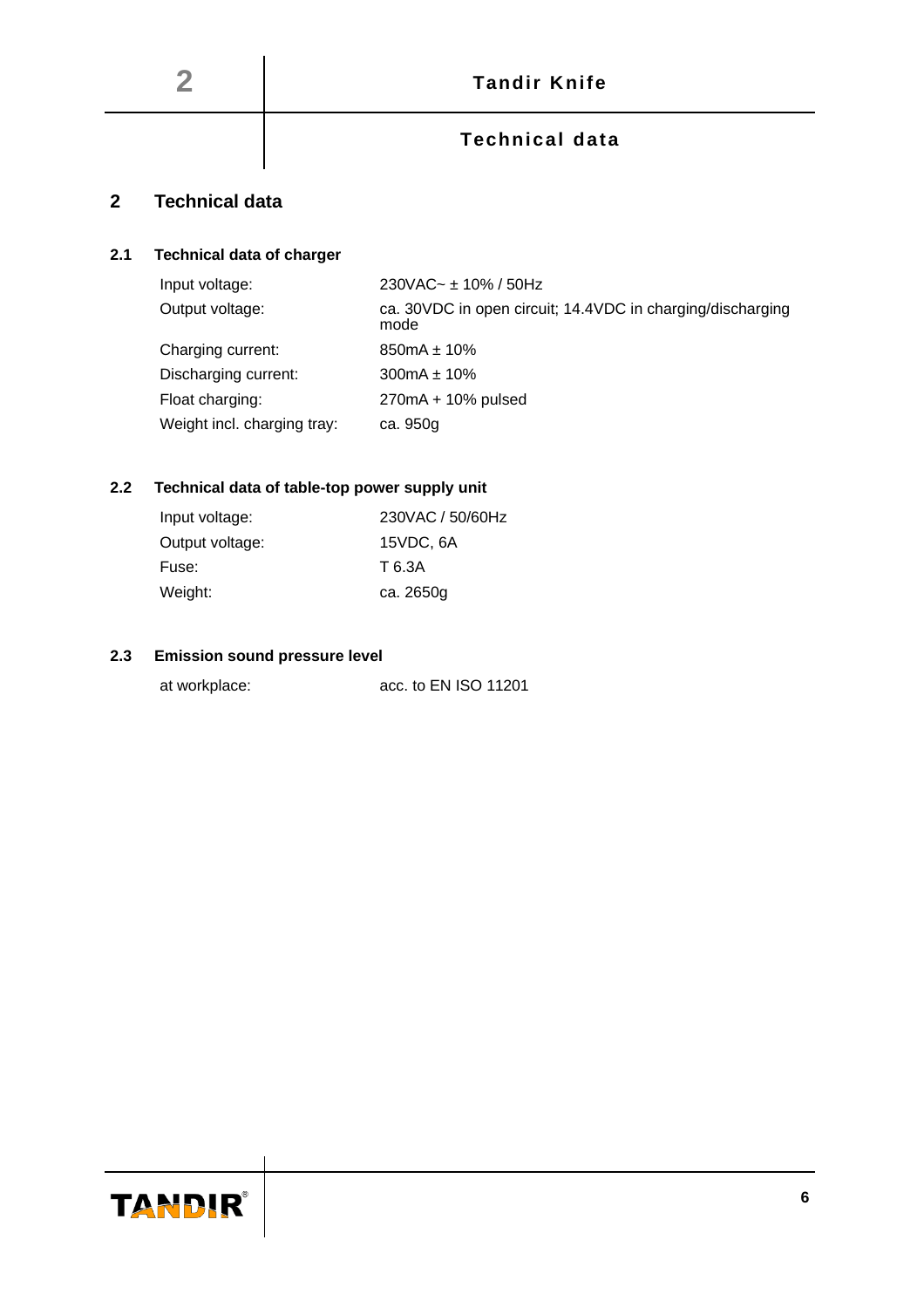## **Legal regulations**

#### <span id="page-9-0"></span>**3 Legal regulations**

#### **3.1 Use in conformity with intended purpose**



Your tandir knife may be used exclusively for cutting layered or minced meet, the cutting movement taking place vertically from top downward.

Use in conformity with the intended purpose also includes regular cleaning and maintenance.

#### **3.2 Warranty and liability**



In case of any claims under the warranty, you can directly turn to us. The tandir knife including its accessories (cable adapter, charger, double grinding machine) is warranted to be free from defects in material and workmanship for a period of 12 months from the date of the invoice. Any warranty services will require proof of purchase to be produced.

Any defects covered by the warranty will be rectified in accordance with these guarantee terms. This warranty will become void if proper functioning of the unit is endangered by non-observance of these operating instructions, use not in conformity with the intended purpose or tampering. The user will become liable himself in all such cases.

This warranty will also become void if any persons other than those authorised by us have made settings or changes. Our warranty service will be available in case of valid warranty claims. We reserve the right to determine at our own discretion the place at which the service will be performed or provided.

The foregoing warranty is exclusive and in lieu of all other warranties, whether written, oral or implied and shall be purchaser's sole remedy and our sole liability in respect of the product. We disclaim any indirect warranty claims arising from the use of the product.

In no case is liability accepted by us for any collateral or consequential damage resulting from or in connection with the use or application of the product.

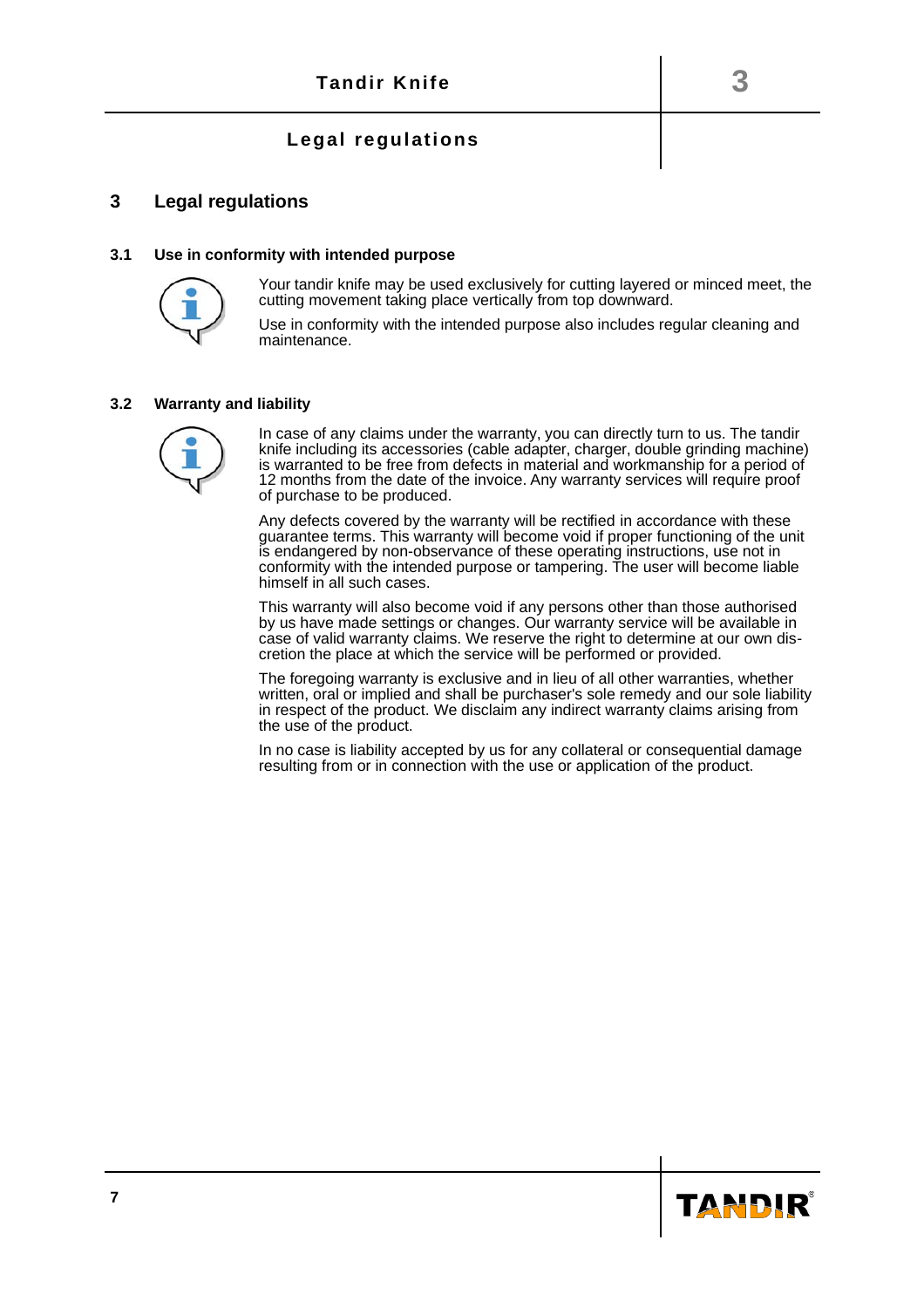## **Legal regulations**

#### **3.3 Return and repair requirements**



All warranty claims must be made and received by us within the applicable warranty period.

Our prior permission must be obtained before a product is returned for having it repaired and/or settings be made. Any material returned for checking and/or warranty repairs should have insurance cover for the means of transportation indicated by us.

We will in all cases have sole responsibility for determining the cause and nature of a fault and for making a final decision in this regard.

Consignments / parcels sent postage not prepaid will not be accepted!

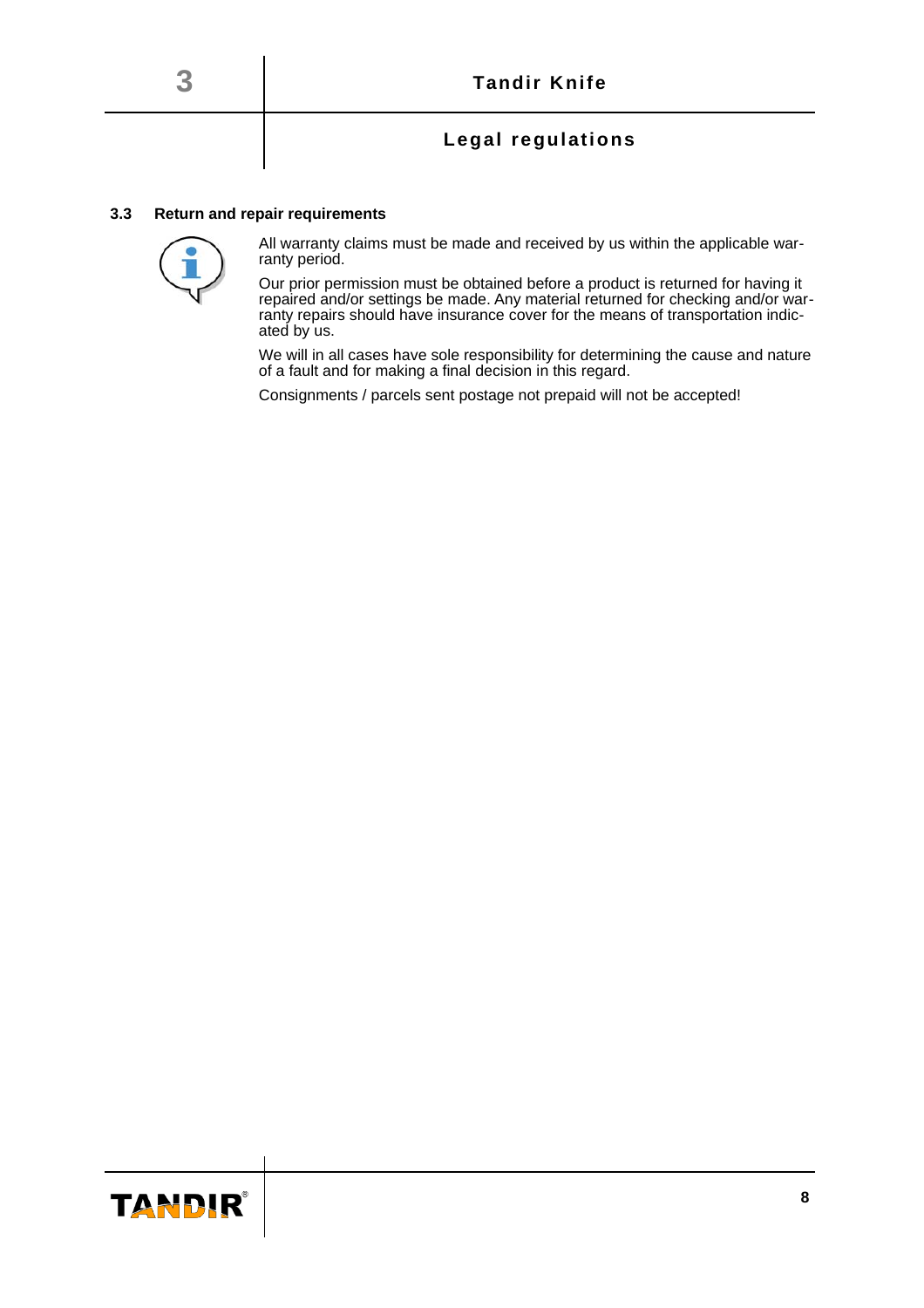## **Safety notes**

#### **4 Safety notes**

When using the unit, please observe the following safety notes to prevent damage to the unit and personal injury!

#### **Danger of cutting!**

…by sharp, uncovered circular knife. Take particular care when:

- **unpacking** the circular knife **(wear protective gloves!)**,
- **removing** and **cleaning** the circular knife **(always disconnect the battery pack or cable adapter first),** and
	- **working** with the knife **(switch on only just before performing a cut)**.



The unit must **never be operated without knife cap**!



Keep the unit **away from children**!



**Maintenance and cleaning operations** may be carried out only with the **knife being switched off** and **battery pack or cable adapter disconnected**. Please observe always the **safety notes** given in section 5.1 and the **Troubleshooting directions** given in section10.



Do not immerse the **unit in water (switch and battery compartment** must **never become wet**).



**Before removing the knife cap,** always **disconnect the battery pack or cable adapter!**



When using the optional **grinding machine,** always observe the instructions given in section 9.2!



**Clean** the unit thoroughly **once daily as a minimum** in accordance with the instructions given in section 8.4. Failure to do so will expose your customers to the **risk of infection**!

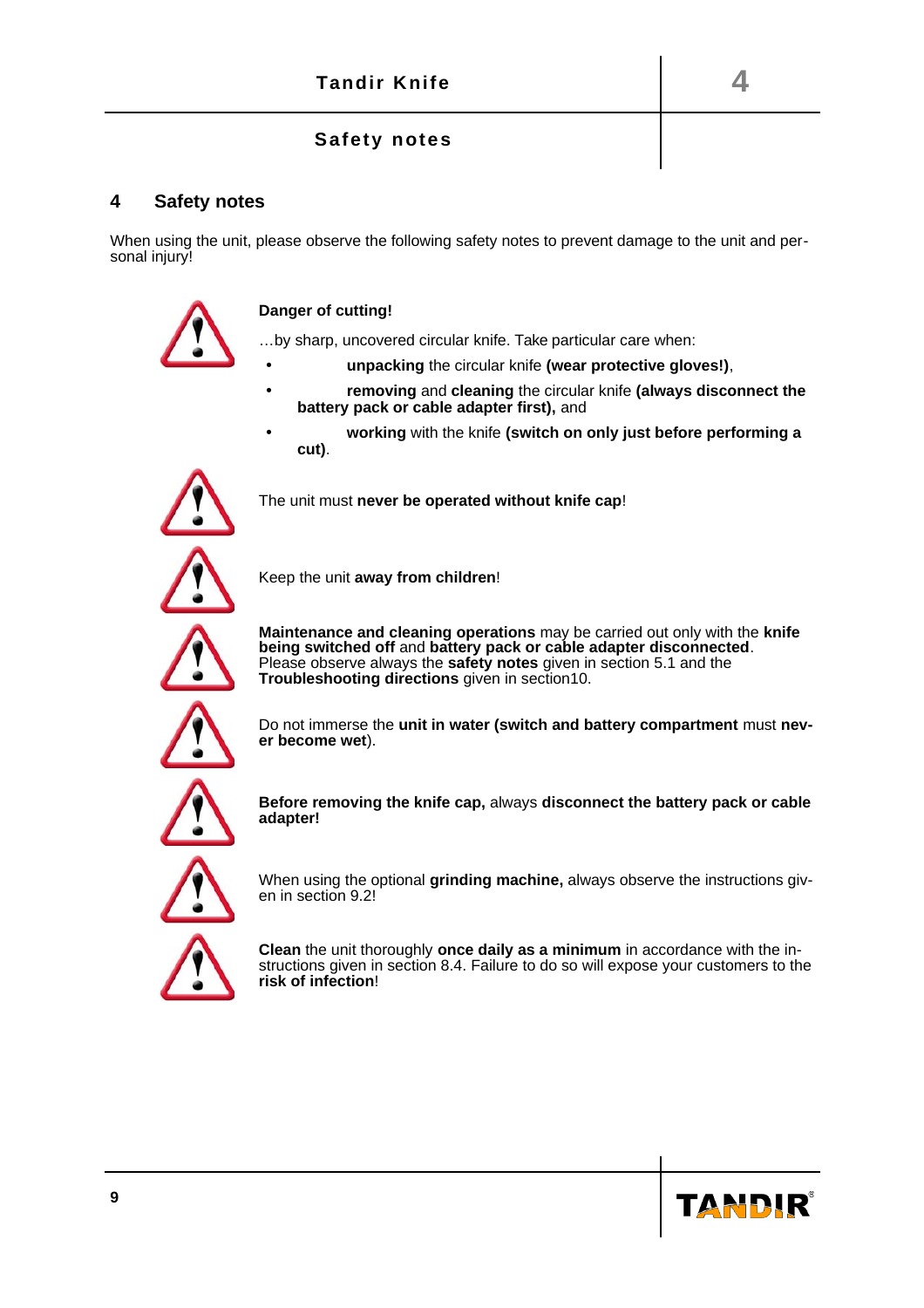

## **Knives and knife heads**

#### **5 Knives and knife heads**

#### **5.1 Knife head sizes**



Abb. 2 Knife head sizes of tandir knife

The tandir knife consists of a casing and a head (Fig. 2).

The head of the unit is available in three different sizes. The tandir knife is shipped from the factory with one head from among the three sizes fixedly installed. The diameter of the circular knives is:

- 100 mm,
- 120 mm, or
- 140 mm.



For each knife head size, there is a corresponding circular knife and cap.



The **knife head may be removed and exchanged solely by the manufacturer**, because special tools and special expertise are required for this purpose.

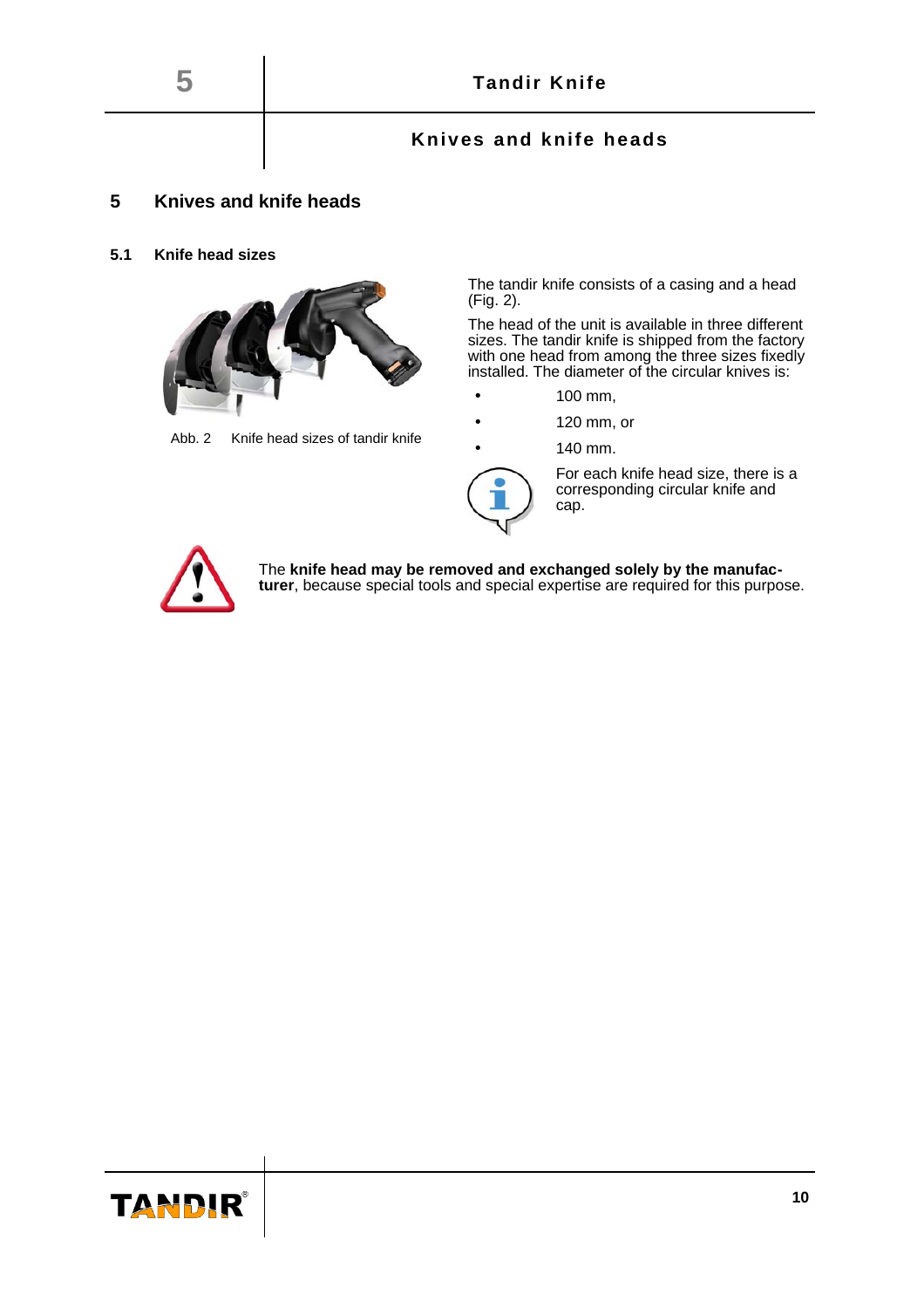## **Knives and knife heads**

**5.2 Circular knife types**



Abb. 3 Sawing knife



Abb. 4 Round knife

Different types of circular knives can be used in the tandir knife:

- **Sawing knives** (Fig.3): are used for slicing layered meat, and
- **Round knives** (Fig. 4): for slicing minced meat.

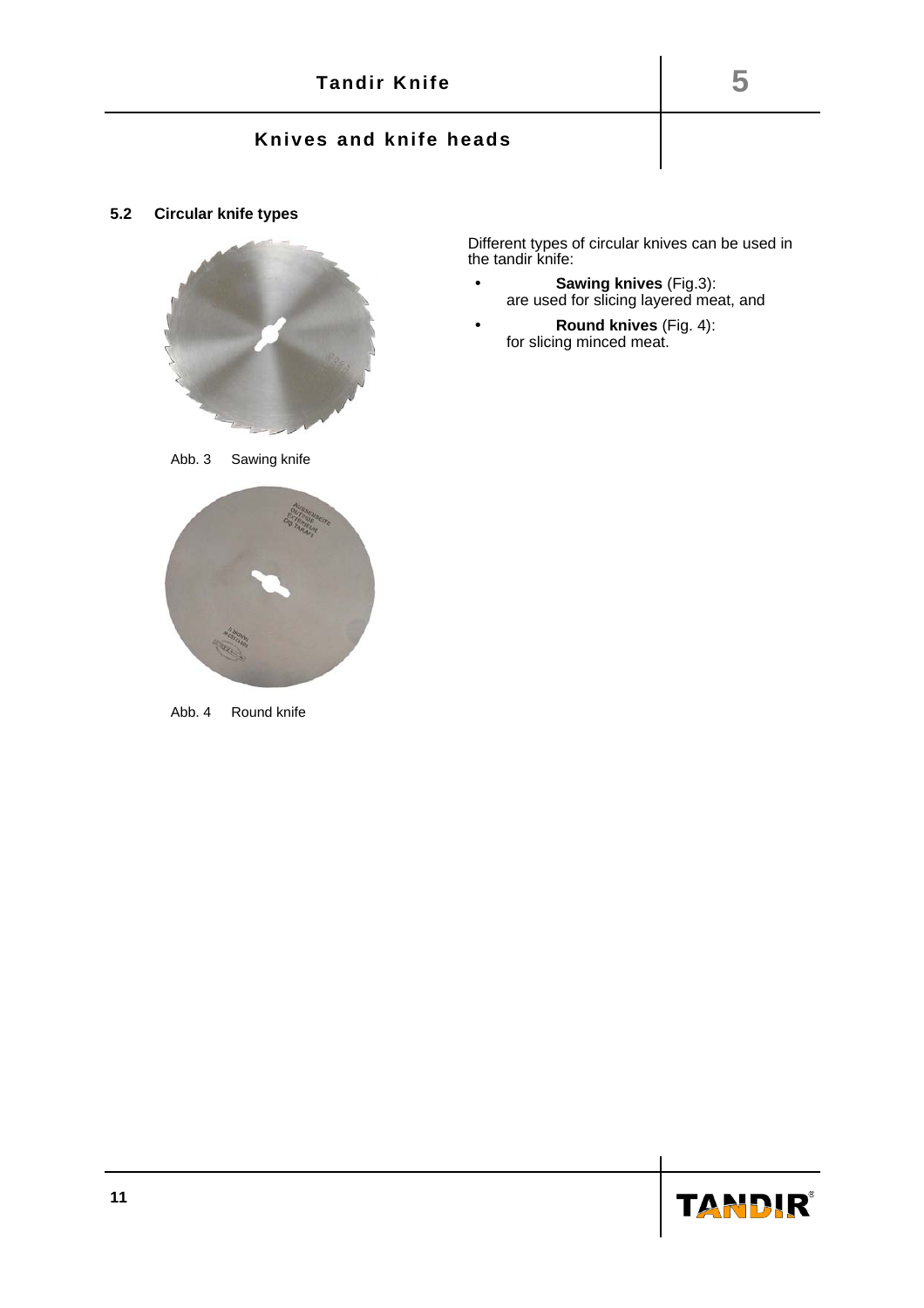## **Knives and knife heads**

#### **5.3 Accessories**



Abb. 5 Tandir knife with battery pack



Abb. 6 Tandir knife with transformer and cable adapter (mains operation)

The tandir knife can be operated with a **battery pack** (Fig. 5) or at mains voltage via a **transformer and** a **cable adapter** (Fig. 6).

When using the unit with a transformer and cable adapter, take care:

- to ensure that the connecting cable will not be accidentally cut,
- to keep the connecting cable away from hot surfaces to prevent it from becoming damaged,
- to ensure that the transformer will neither be contaminated with fat nor exposed to heat or humidity.

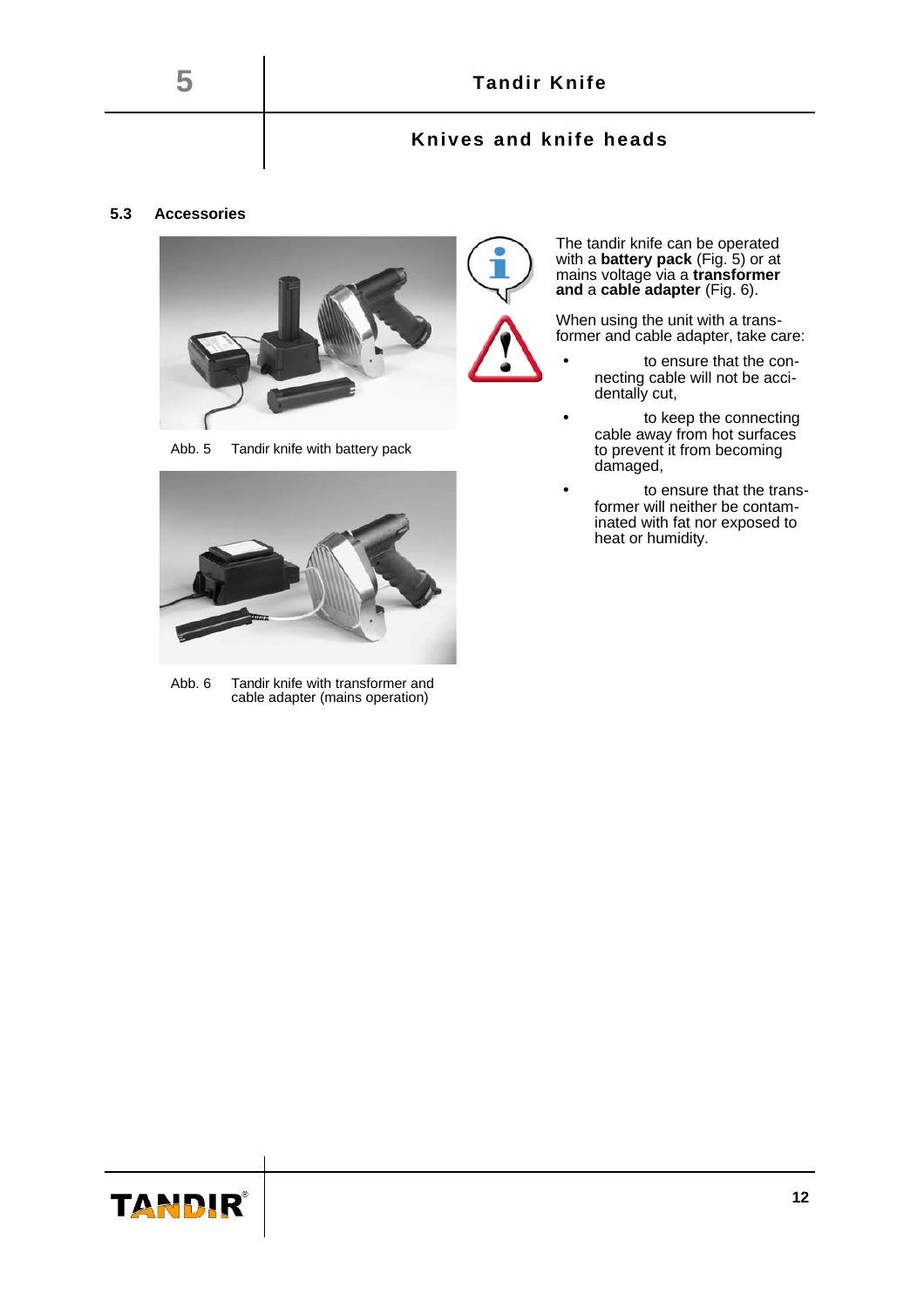# **Construction**

# **Construction**



| Abb. 8 | Components |
|--------|------------|
|--------|------------|

| <b>Item</b>  | <b>Description</b>                                   | <b>Item</b> | <b>Description</b>            |
|--------------|------------------------------------------------------|-------------|-------------------------------|
| 1            | Guard (aluminium cap)                                | $12 \,$     | Switch enclosure              |
| $\mathbf{2}$ | Knife screw                                          | 13          | Switch                        |
| 3            | Circular knife (available in 3 dif-<br>ferent sizes) | 14          | Switch protection cap         |
| 4            | Knife head (available in 3 differ-<br>ent sizes)     | 15          | Screws (2 off)                |
| 5            | Knurled screw                                        | 16          | Contacts                      |
| 6            | Toothed belt                                         | 17          | Interlock mechanism           |
| 7            | Scraper                                              | 18          | Handle half                   |
| 8            | Casing                                               | 19          | Screws (3 off)                |
| 9            | Socket head cap screw (4 off)                        | 20          | Battery pack or cable adapter |
| 10           | Motor                                                |             |                               |

| <b>Item</b> | <b>Description</b>            |
|-------------|-------------------------------|
| 12          | Switch enclosure              |
| 13          | Switch                        |
| 14          | Switch protection cap         |
| 15          | Screws (2 off)                |
| 16          | Contacts                      |
| 17          | Interlock mechanism           |
| 18          | Handle half                   |
| 19          | Screws (3 off)                |
| 20          | Battery pack or cable adapter |
|             |                               |

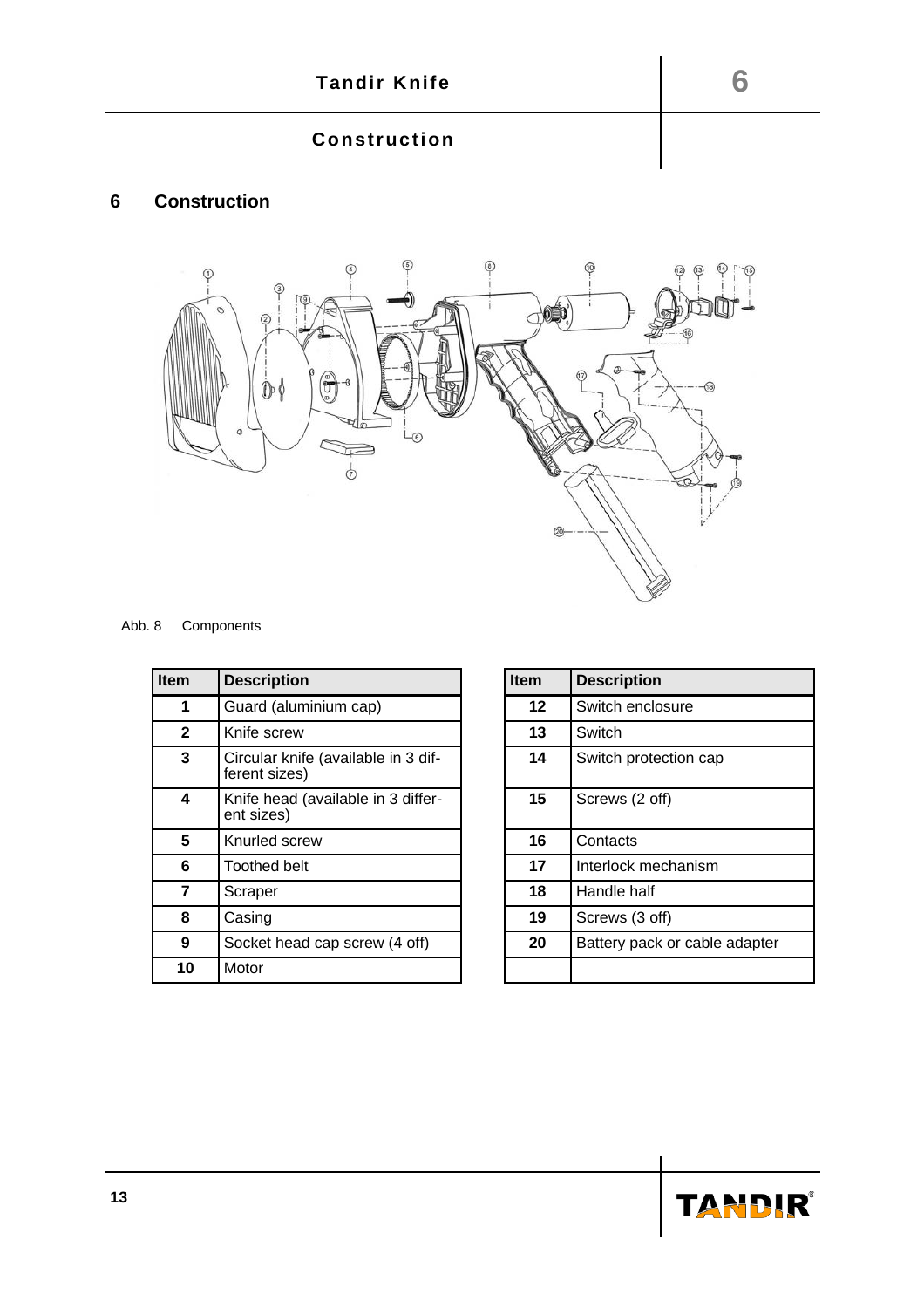## **Putting into operation**

## **7 Putting into operation**

#### <span id="page-16-0"></span>**7.1 Putting into operation of unit powered by battery pack**

#### **7.1.1 General information on charger (Ansmann)**



Protect the unit from moisture!

Do not use the set when the casing or mains plug are found to be damaged. The set must not be opened.





The charger is exclusively intended for charging 12-cell nickel/metal hybrid battery packs with a capacity in the range of 1000mAh.



New battery packs which have been left unused for a prolonged period of time cannot be charged initially to their full capacity.



The battery pack should normally be left in the charger if the unit will not be used for a longer time (e.g. at night or over the weekend).

Make sure at any rate that the charger is supplied with voltage from the mains, because the battery pack may otherwise become destroyed (e.g., do not switch off line fuses in the building).

Moreover, never leave the unit in the switched on condition with the batteries being exhausted. This will also cause the battery pack to be destroyed.

The charger is provided with the following features:

- microcontroller-monitored charging,
- electronic polarity reversal protection,
- automatic switching to pulsed float charging, and an
- additional discharging function (by pressing a button) with subsequent automatic charging.



Dispose of used batteries in an environmentally compatible manner, e.g. by collecting them in a special container for having them recycled.

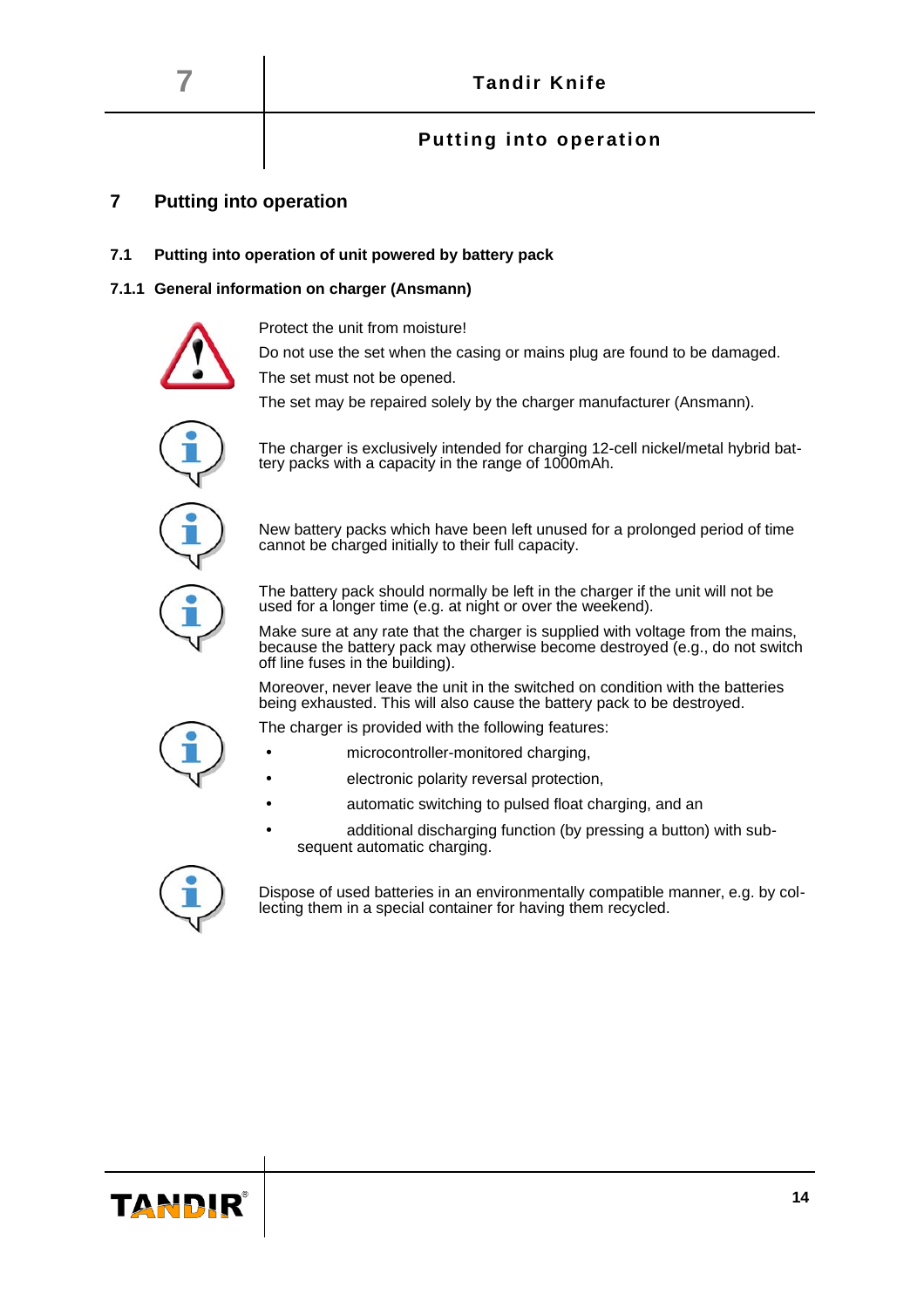## **Putting into operation**

#### **7.1.2 Charging and inserting the battery pack**



Abb. 9 Charger with battery pack

<span id="page-17-0"></span>

Abb. 10 Inserting the battery pack

1. Before you can start to use your circular knife, you have to adequately charge the battery pack with the help of the supplied charger. To this end, plug the plug into a socket outlet and place the battery pack into the charger [\(7.1.2\)](#page-17-0). Charging will automatically start as soon as a battery pack has been connected and the set plugged in.



Charging takes about one hour.

- 2. The meaning of the colours of the LED indicator on the charger is as follows:
	- After the battery pack is inserted, the LED will be **illuminated red**.
	- As long as the LED **illuminates red**, the charging operation is still taking place.
	- As soon as the LED is **illuminated green**, the battery pack is fully charged.
- 3. If the battery is left in the charger after charging, float charging takes place, that is, the battery will be automatically kept fully charged until needed.
- 4. Push the charged battery pack (or cable adapter) into the handle of the tandir knife (Fig. 9, arrow).



The battery pack can be inserted only in one direction and will engage audibly!

Using one battery pack, you can slice about 10-20 kg meat (minced meat or layered meat).

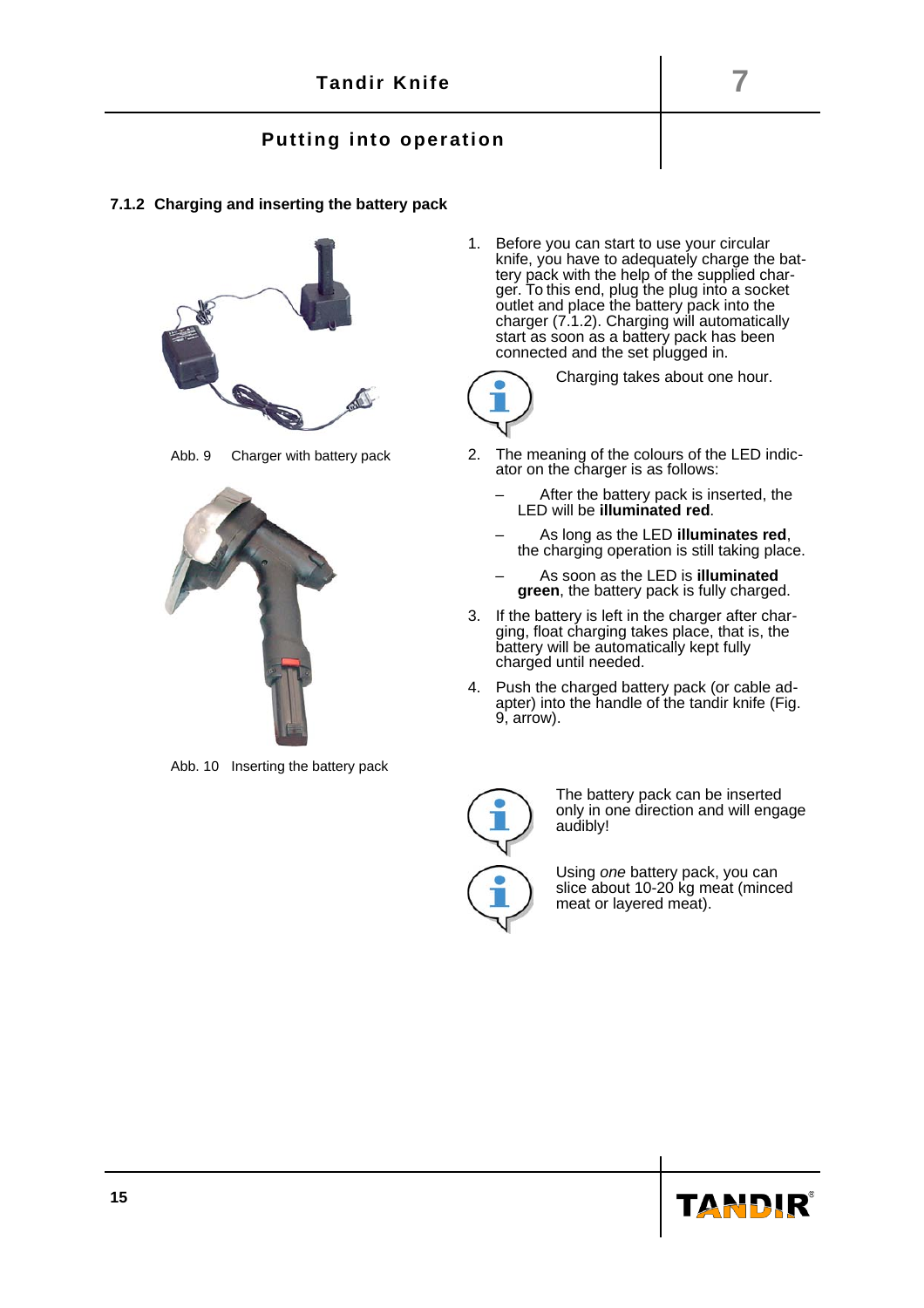



- the connecting cable is carried so that it will not be accidentally cut through,
- the connecting cable will not come in contact with hot surfaces where it could become damaged,
- the transformer will neither be excessively contaminated with fat nor exposed to heat or humidity.



Abb. 11 Transformer with cable adapter



Abb. 12 Inserting the cable adapter

dicated on transformer must be in agreement with supply voltage), and push the cable adapter into the unit (see Fig. 11). The battery pack can be inserted

1. Plug the plug into a socket outlet (voltage in-



only in one direction and will engage audibly!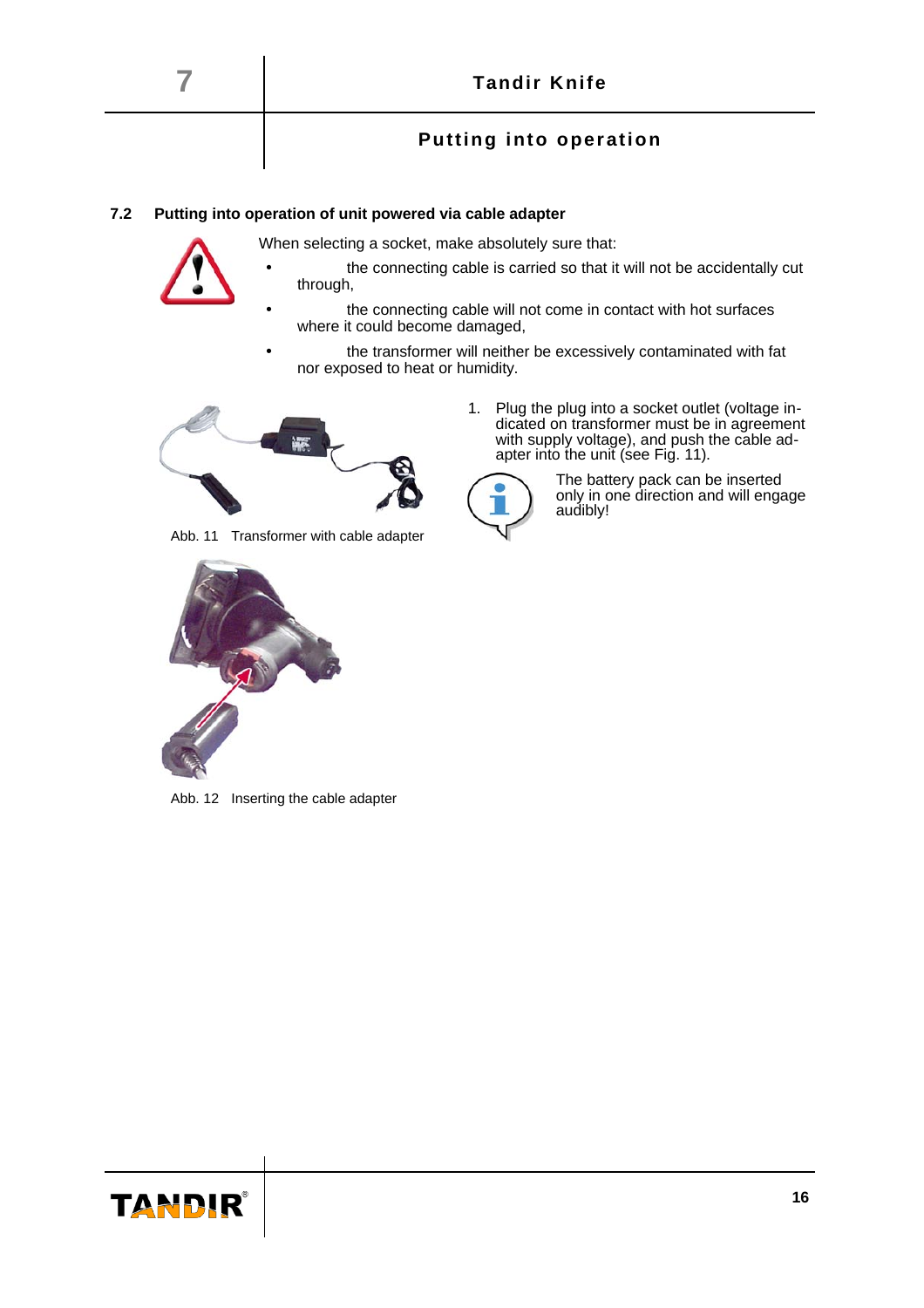## **Putting into operation**

**7.3 Setting the cutting depth**



Abb. 15 Knurled screw for setting the cutting depth

<span id="page-19-0"></span>

Abb. 16 Cutting depth

- 1. Turn the infinitely adjustable knurled screw [\(7.3,](#page-19-0) arrow) to set the cutting depth of the circular knife.
- Turning the screw **counter-clockwise**:
	- greater cutting depth.
- Turning the screw **clockwise**: smaller cutting depth.



Do not turn the screw counter-clockwise too much. There is the danger that the screw will become completely undone so that the cap will become unfastened!



Changing the cutting depth will change the distance between the circular knife and the casing (Fig. 13, arrows).

The cutting depth can be variably adjusted between 0 and 10mm.

- Cutting depth too small: meat will "crumble".
- Cutting depth too great: excessive meat consumption.

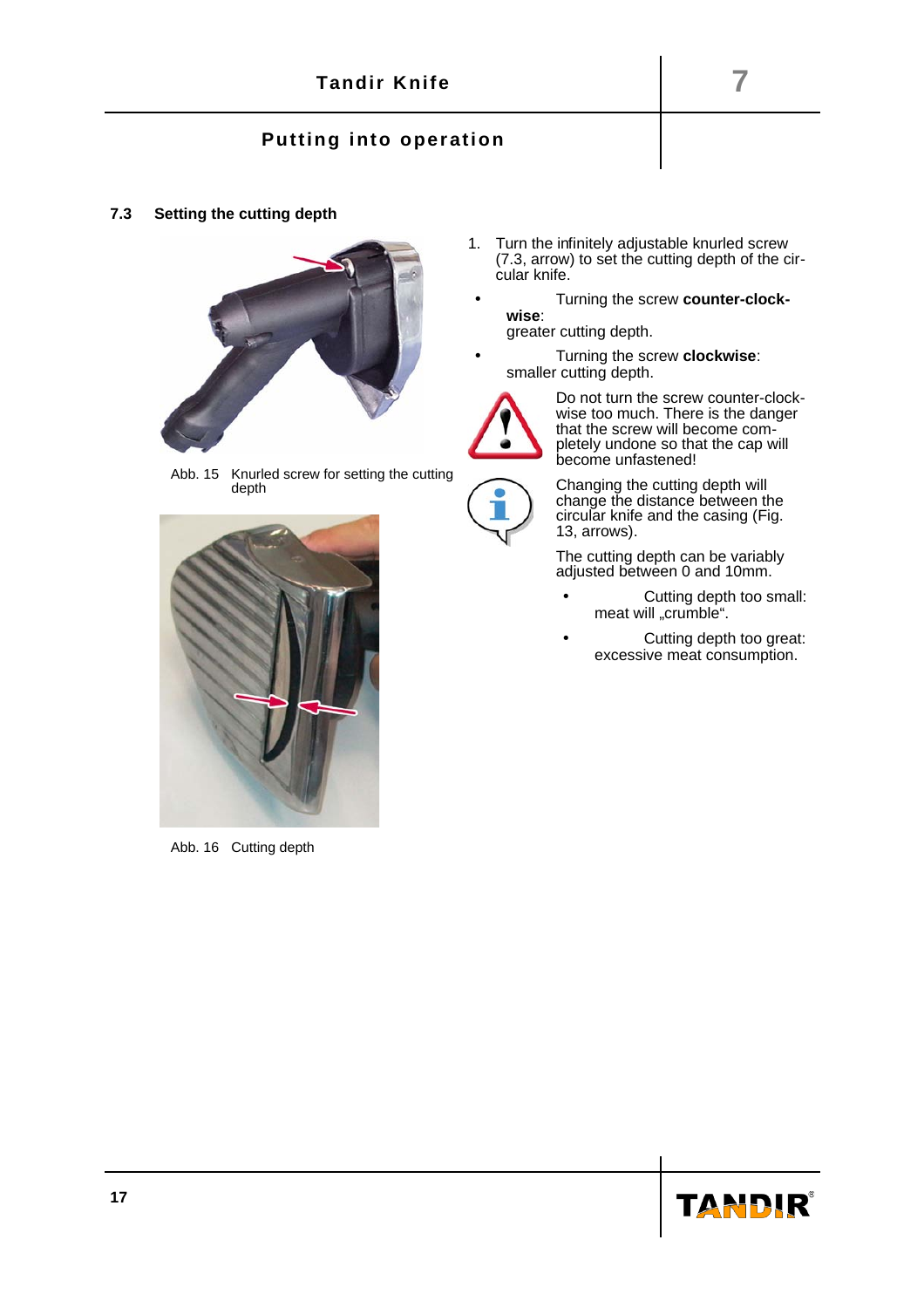## **Putting into operation**

#### **7.4 Slicing with the circular knife**



Abb. 19 On/Off switch

To start the unit, switch the On/Off switch to position "I" (Fig. 14,  $arrow$ ).



For slicing, always place the knife in contact with the meat (minced meat or layered meat) at the top, and carry the knife downward.



Switch the knife on only after it has been placed in contact with the meat, and switch it off immediately once it is no longer required!



Only carry out the **cutting movement** with the knife **in the vertical direction** from top downwards. The second hand must neither hold the unit nor the meat to be sliced.

#### **7.5 Removing the battery pack**



Abb. 20 Removing the battery pack

To remove the battery pack or cable adapter, press (and hold) the red locking button on the handle while pulling out the battery (Fig. 15).

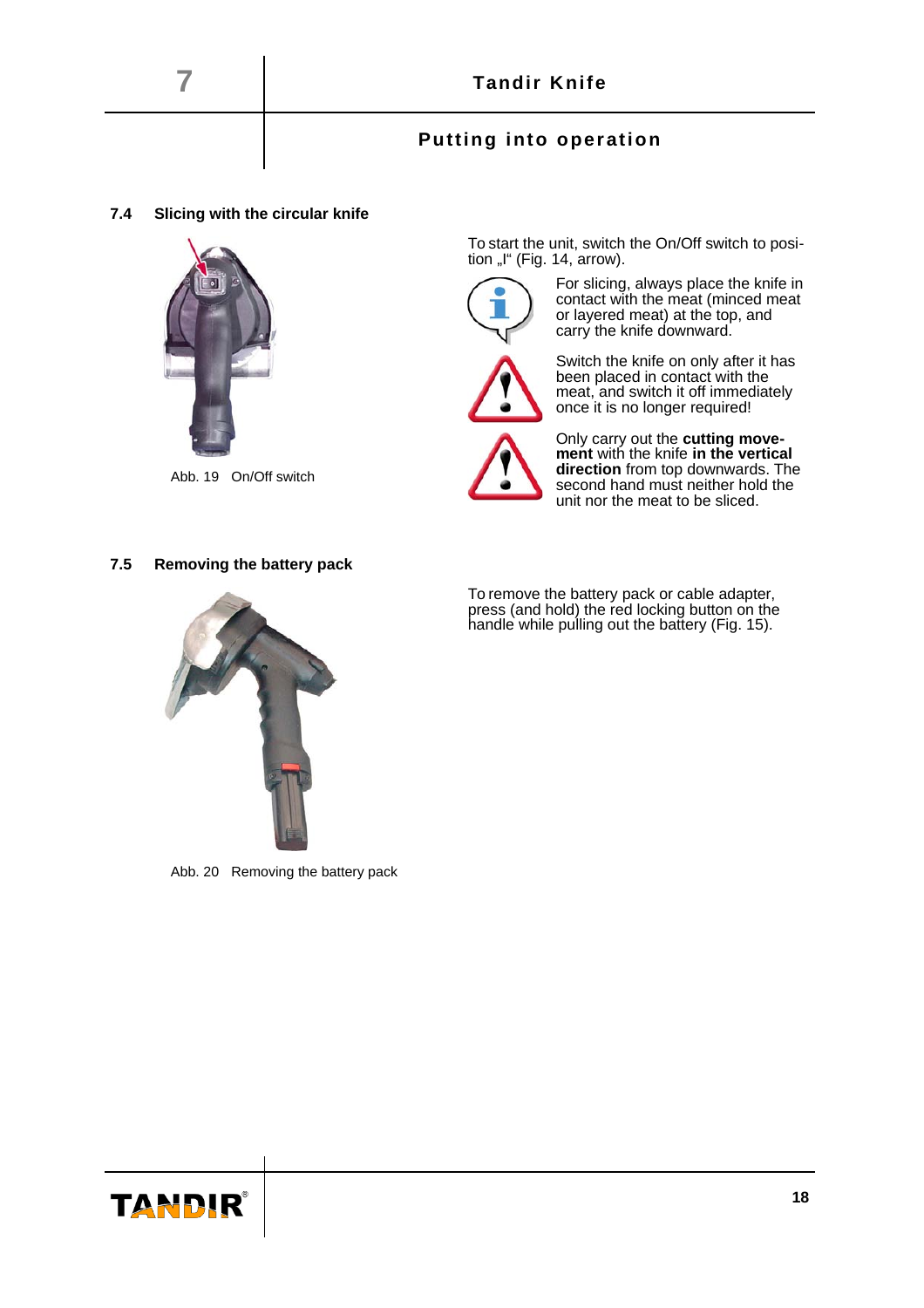## **8 Removing and cleaning the tandir knife**

**5.1 Removing the guard (aluminium cap)**

<span id="page-21-1"></span>

**Danger of injury! Never remove the guard while the knife is still running and connected to a power supply! Always pull out the battery pack or cable adapter first!**



placed). 2. Turn the infinitely adjustable knurled screw counter-clockwise until the guard comes off [\(5.1,](#page-21-0) arrow).

1. Hold the unit close to a soft surface (e.g. a table on which a paper pad has been

3. As soon as the knurled screw has been screwed out (Fig. 17, arrow), you can remove the guard (Fig. 18) or let it drop onto the pad.

<span id="page-21-0"></span>Abb. 21 Knurled screw for unfastening the guard



Abb. 22 Unfastening the guard



Abb. 25 Removed guard



#### **Caution!**

**Danger of hand injury. The circular knife is very sharp!**

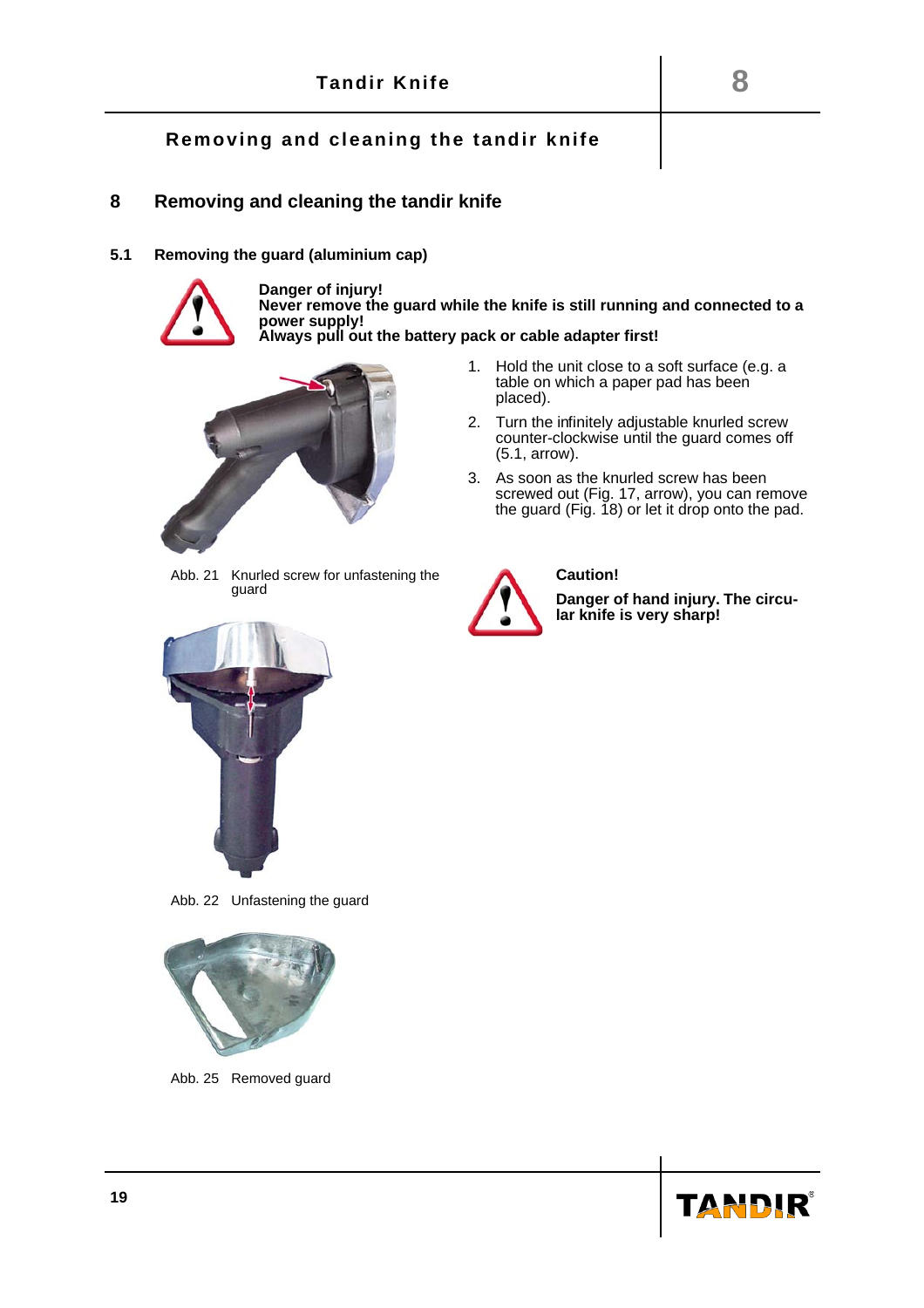#### **5.2 Removing and fitting the circular knife**

<span id="page-22-0"></span>

Abb. 26 Knife screw with inserted coin



Abb. 27 Knife screw removed



Abb. 28 Circular knife fixed with gripping device

TANDIR

- 1. Make sure that the battery pack (cable adapter) has been removed from the unit.
- 2. Use a coin or screwdriver for unscrewing the screw in the centre of the circular knife (Fig. 19).
- 3. Remove the screw.
- 4. Hold the circular knife with a gripping device (Fig. 21).



**Do not hold the knife with your hand, danger of incisions!**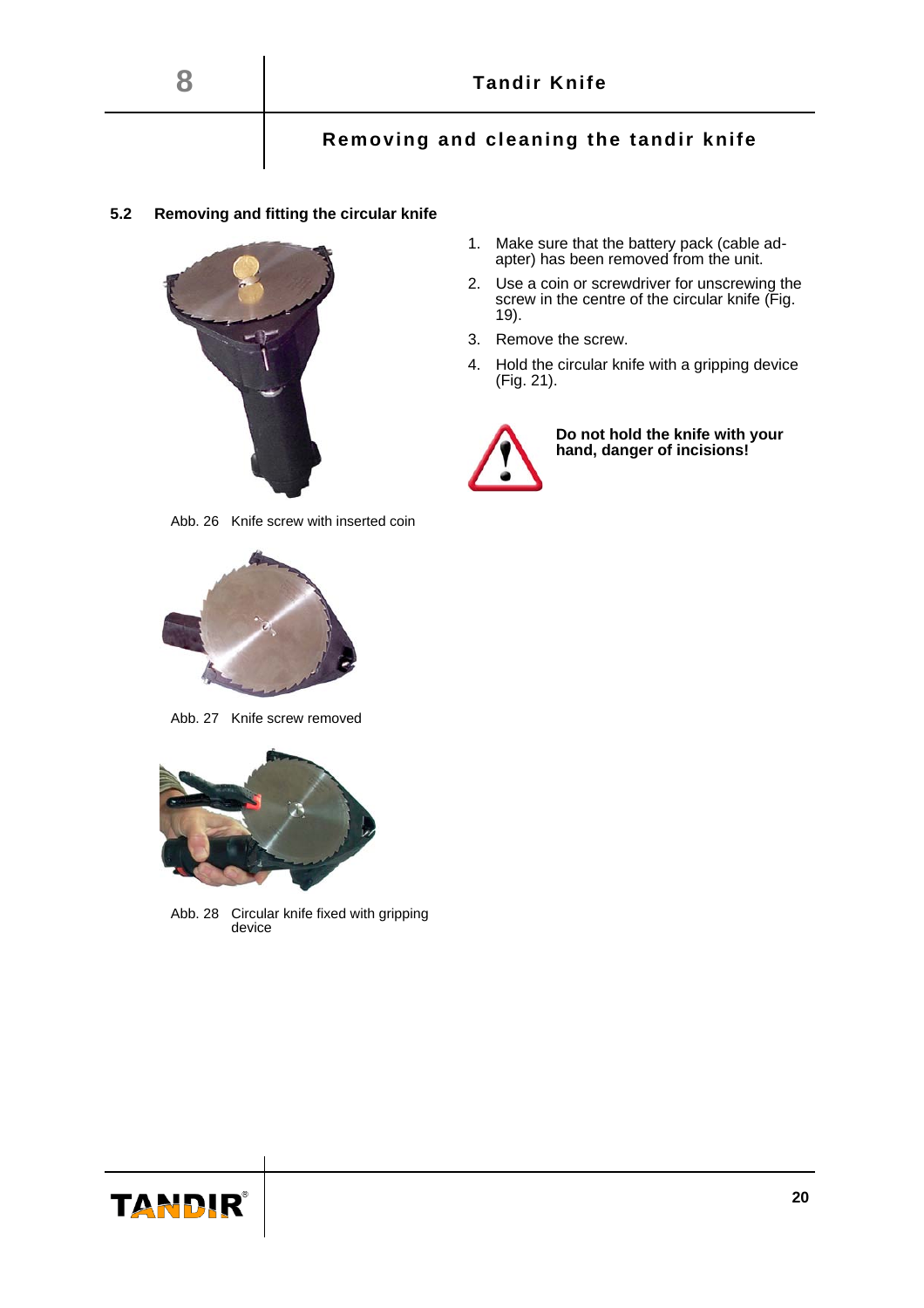

Abb. 29 Knife head without circular knife



For fitting the circular knife, proceed in the reverse order.

5. Now the circular knife can be removed.

When fitting the circular knife, make sure that the labelled side of the knife points upward (Fig. 23).

Fasten the screw in the centre of the knife only hand-tight, because the screw will become automatically fully tightened during operation.

Abb. 30 Circular knife in installed condition

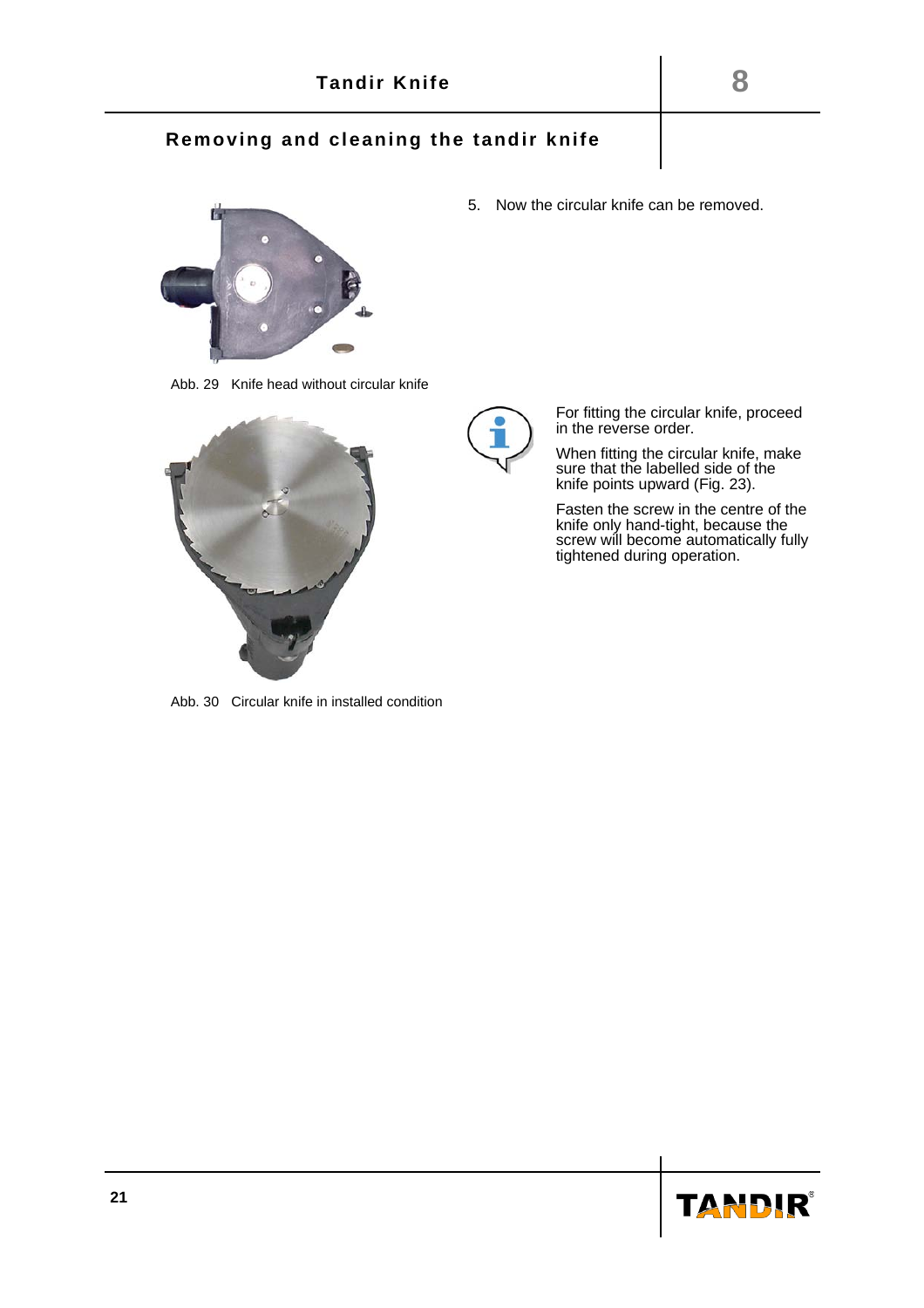#### **5.3 Removing the scraper**



The scraper prevents the circular knife from becoming blocked by meat residues.



- 1. The scraper is located below the circular knife and is forced by springs against the knife.
- 2. After removing the circular knife, pull the scraper off in the direction of the arrow (see Fig. 24).
- 3. For installing the scraper, proceed in the reverse order if dismounting.

Abb. 31 Removing the scraper

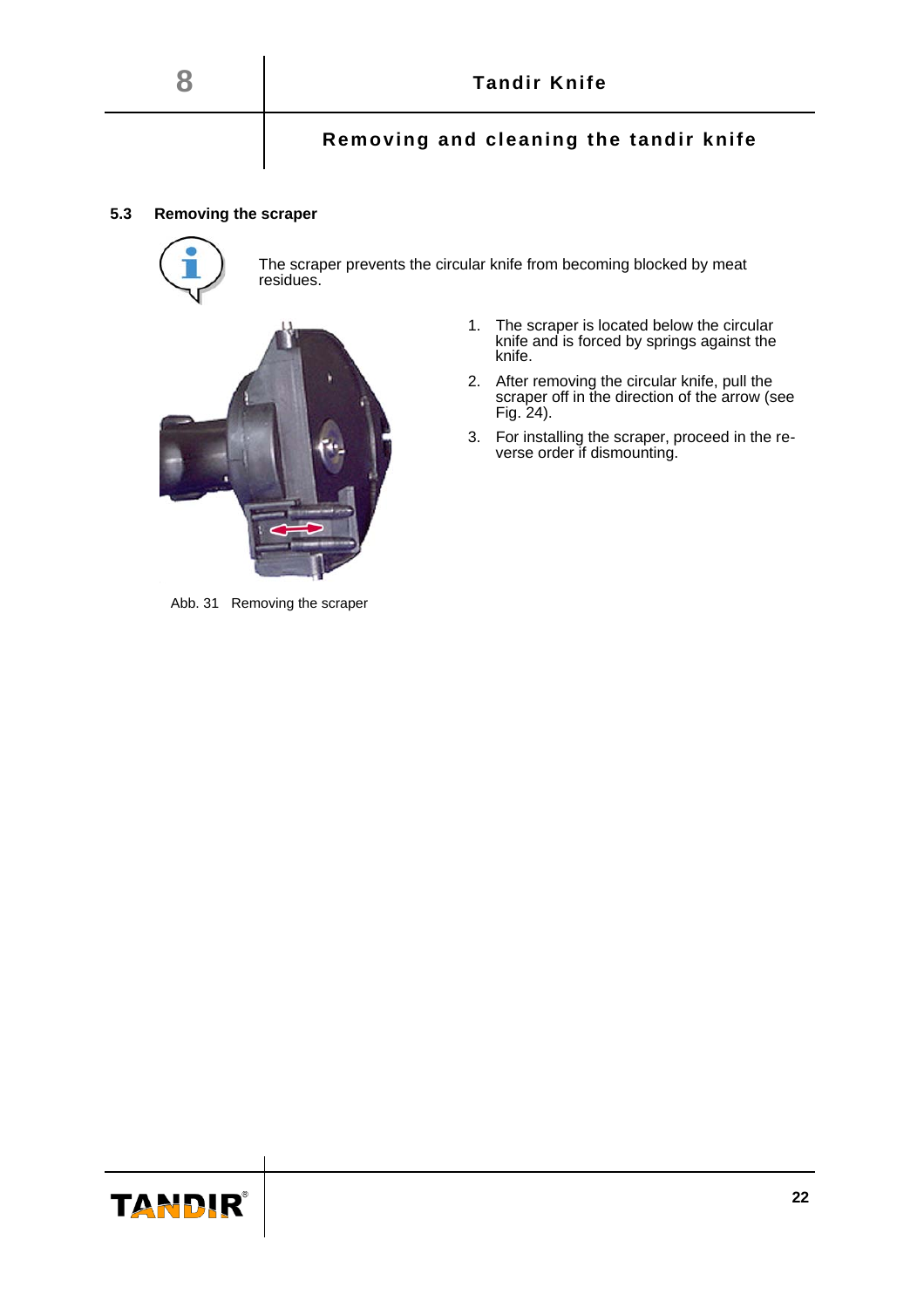#### **8.1 Cleaning the unit**



The tandir knife must be **thoroughly cleaned daily** at the end of work! If hygiene requirements are neglected, your customers will be exposed to **the danger of infection**!



**Before starting cleaning, remove**:

- the guard (see section [5.1\)](#page-21-1),
- **the circular knife (see section [5.2\)](#page-22-0), and**
- the scraper (see section 8.3)!

**running water**.



In particular, the **On/Off switch** (Fig. 14) and the **battery compartment must be protected from humidity**.

The unit must **neither be immersed in water nor cleaned completely under**

When cleaning the unit, hold the casing so that the battery compartment faces upward and no water can get into the unit.

**Do not use acid-containing cleaning agents!**

**It will be completely sufficient to wipe off** the casing of the unit with a **moist cloth**.

Thoroughly **clean the guard**, the **circular knife** and the **scraper** with **water** and a **household detergent** (washing-up liquid)! In addition, use a **brush** for thoroughly removing fat residues.

The **circular knife** and the **scraper** can also be cleaned in a **dishwasher**.

The **guard** (aluminium cap) should **not** be cleaned in a **dishwasher**, because the material may thereby become discoloured.

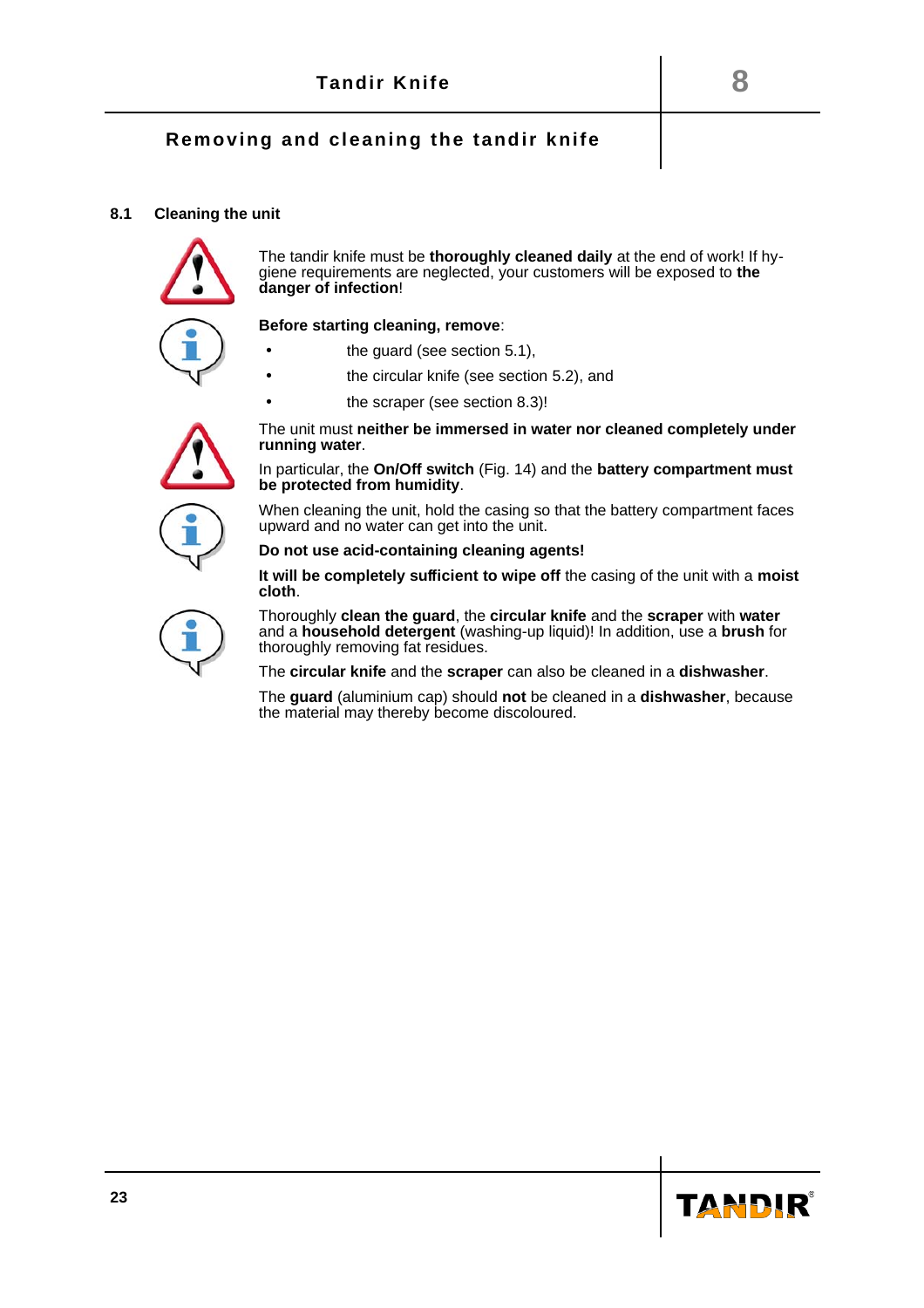

#### **5.4 Mounting the guard (aluminium cap)**



**Danger of injury! Never mount the guard while the circular knife is still running and the unit is still connected to a power supply!! Always remove the battery pack or cable adapter first!**



Abb. 32 Mounting the guard (A)

1. For installing the guard, first insert the nipple on the head of the unit into the hole provided in the guard [\(5.4](#page-26-2) and [5.4,](#page-26-1) arrows).

**Caution!**



**Danger of hand injury. The circular knife is very sharp!**

2. Push the nipple on the other side of the head of the unit into the oblong hole [\(5.4\)](#page-26-0).

<span id="page-26-2"></span>

Abb. 33 Mounting the guard (B)

<span id="page-26-1"></span>

Abb. 37 Mounting the guard (C)

<span id="page-26-0"></span>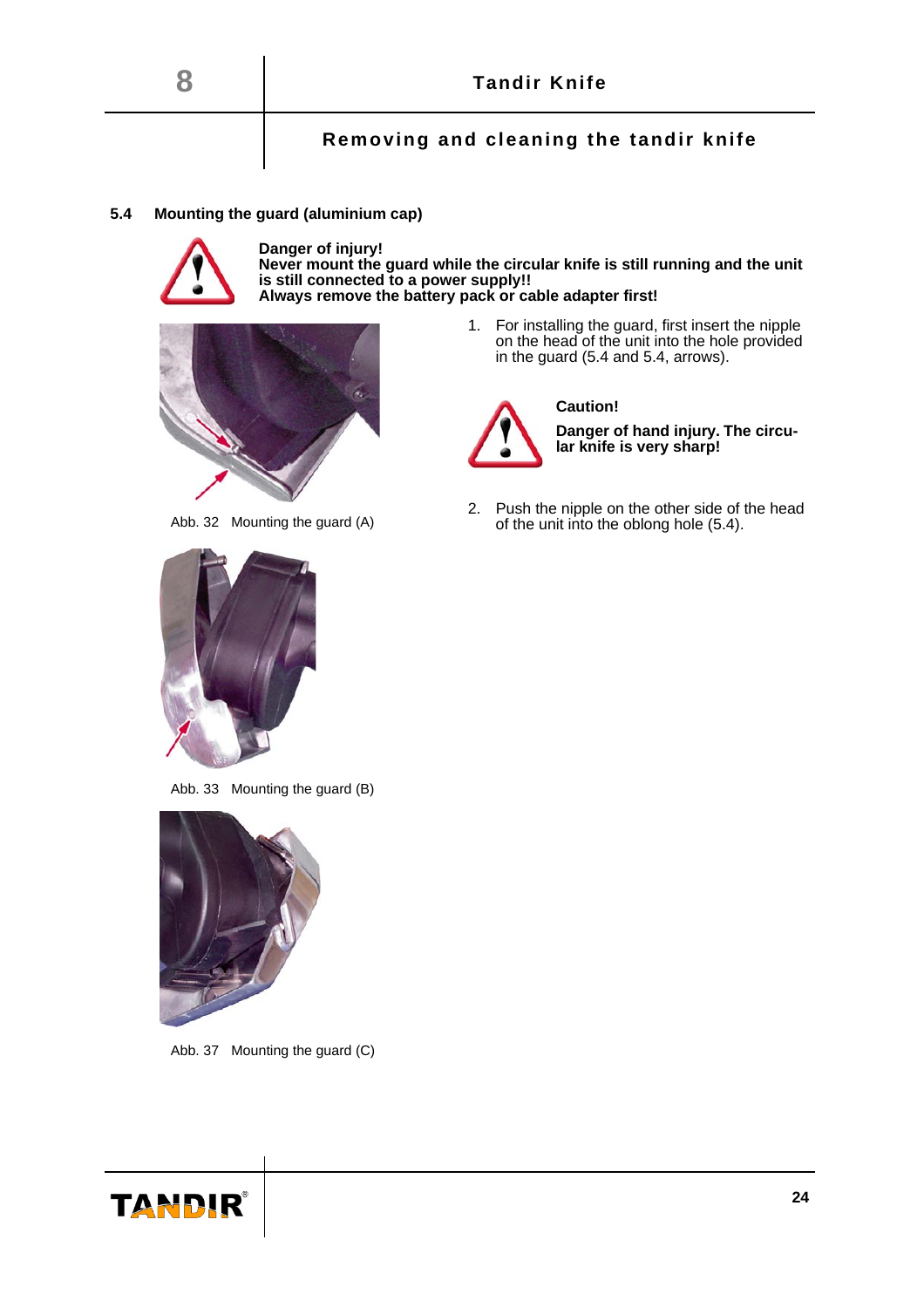

Abb. 38 Closing the guard

3. Insert the knurled screw into the movable threaded sleeve on the guard (Fig. 28).

If the thread does not engage:



- squeeze the guard and the knurled screw somewhat together, or
- align the movable threaded sleeve with the knurled screw.
- 4. Turn the knurled screw until the guard and the head of the unit are firmly connected to each other again.

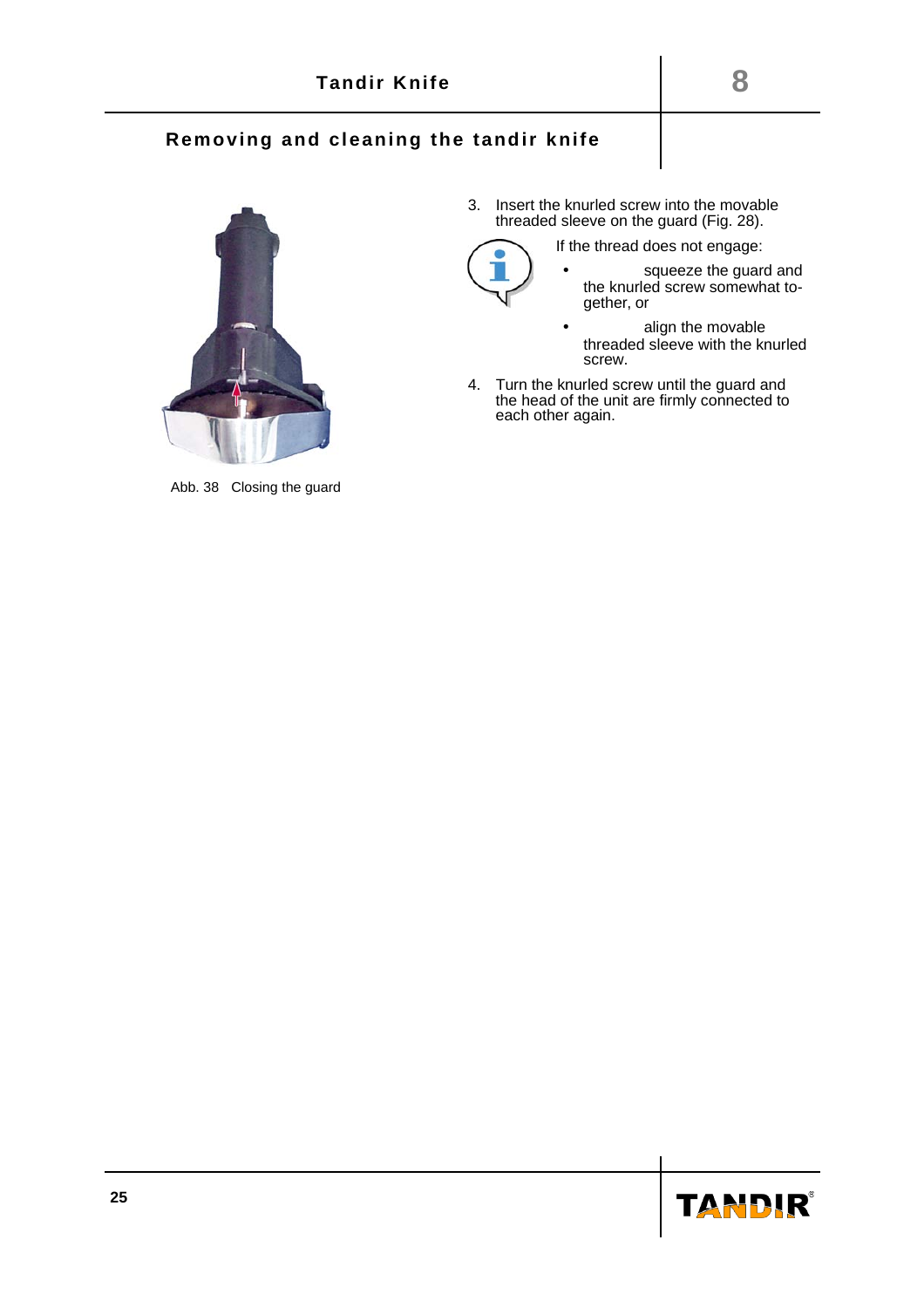## **Maintenance of tandir knife**

#### **9 Maintenance of tandir knife**



The **circular knife** must be ground after having been used for slicing about 50 kg meat. It must be replaced by a new one when its diameter has been reduced by more than 2 cm.

With the **sawing knife,** you can cut approximately up to 300 kg of layered meat

To continually achieve good slicing results, the circular knife should be sharpened **daily**!

#### **9.1 Grinding the tandir knife by hand with the special grinding stone available from Ümit**

before it needs to be ground.



When the circular knife is sharpened with the special grinding stone, there is a **danger of injury** by the freely rotating knife!

The grinding stone must not be wedged in the gap between the guard and the circular knife. This may lead to canting or hooking. This, in turn, may result in crush injuries or incisions!

Firmly hold the unit and the grinding stone during grinding [\(9.1\)](#page-29-0)!



Wear **protective goggles** or equivalent protective equipment during grinding. Minute chips may cause eye injuries.



1. Widen the guard clearance with the knurled screw (Fig. 12, arrow) to such an extent that you can easily insert the grinding stone (Fig. 29, arrows).



To ensure that the guard will not come off during grinding, turn the loosened knurled screw by a minimum of one complete turn in the opposite direction.

Abb. 41 Clearance between guard and circular knife

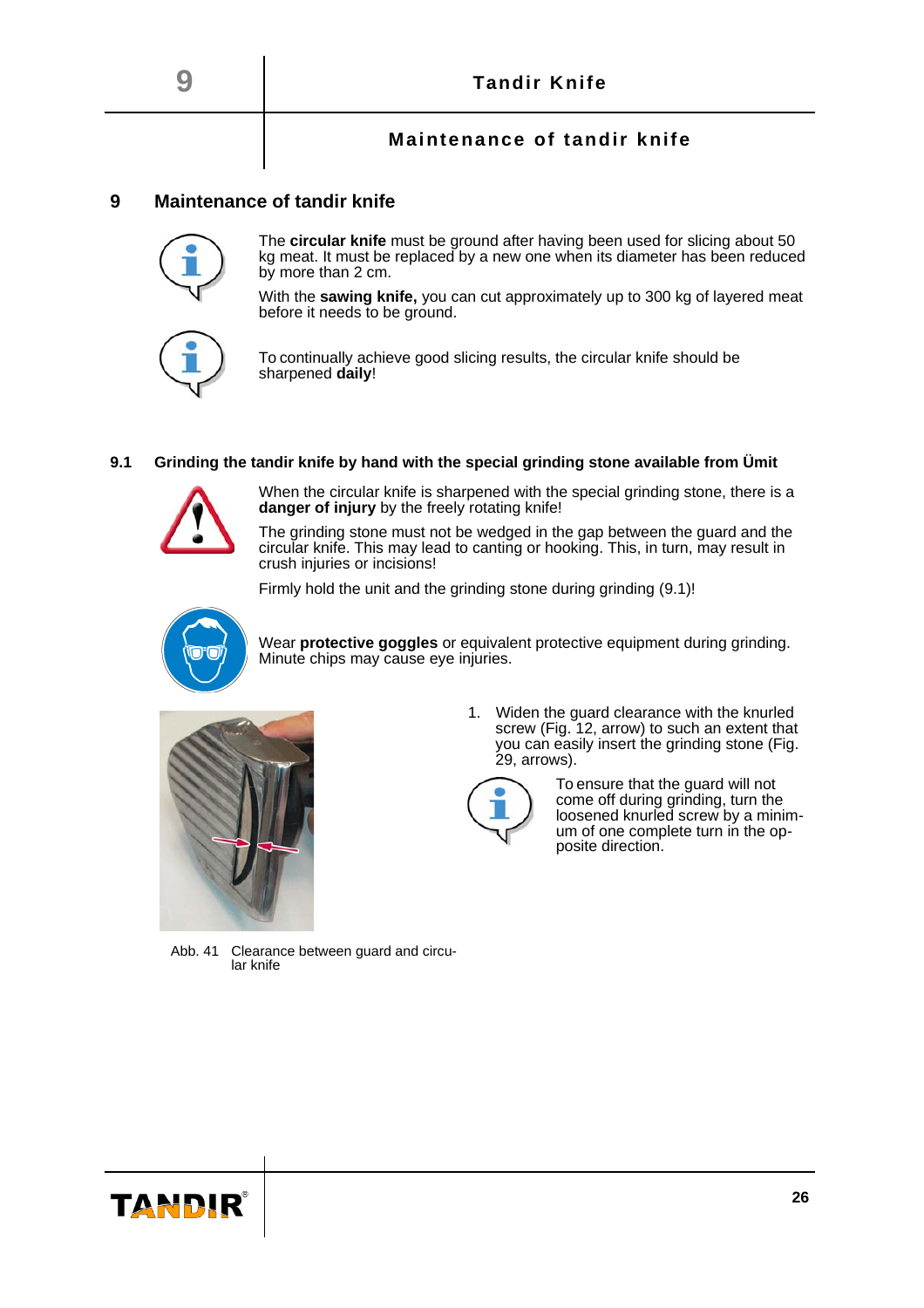## **Maintenance of tandir knife**



Abb. 42 Place unit on its side and hold it firmly in this position

<span id="page-29-0"></span>

Abb. 43 Place grinding stone in contact with underside of circular knife

<span id="page-29-2"></span><span id="page-29-1"></span>

Abb. 44 Grinding angle (ca. 15-20°) during sharpening with a grinding stone

- 2. Lay the unit on its side, and firmly hold it in position [\(9.1\)](#page-29-0).
- 3. Place the grinding stone in contact with the underside of the circular knife [\(9.1\)](#page-29-2).



The angle between the grinding stone and the circular knife should be about 15°-20° [\(9.1\)](#page-29-1).

4. Switch on the unit, and slightly press the grinding stone against the underside of the circular knife.



Grind the knife for about one minute.

Grinding will be more effective if you immerse the grinding stone in water after every 5 seconds!

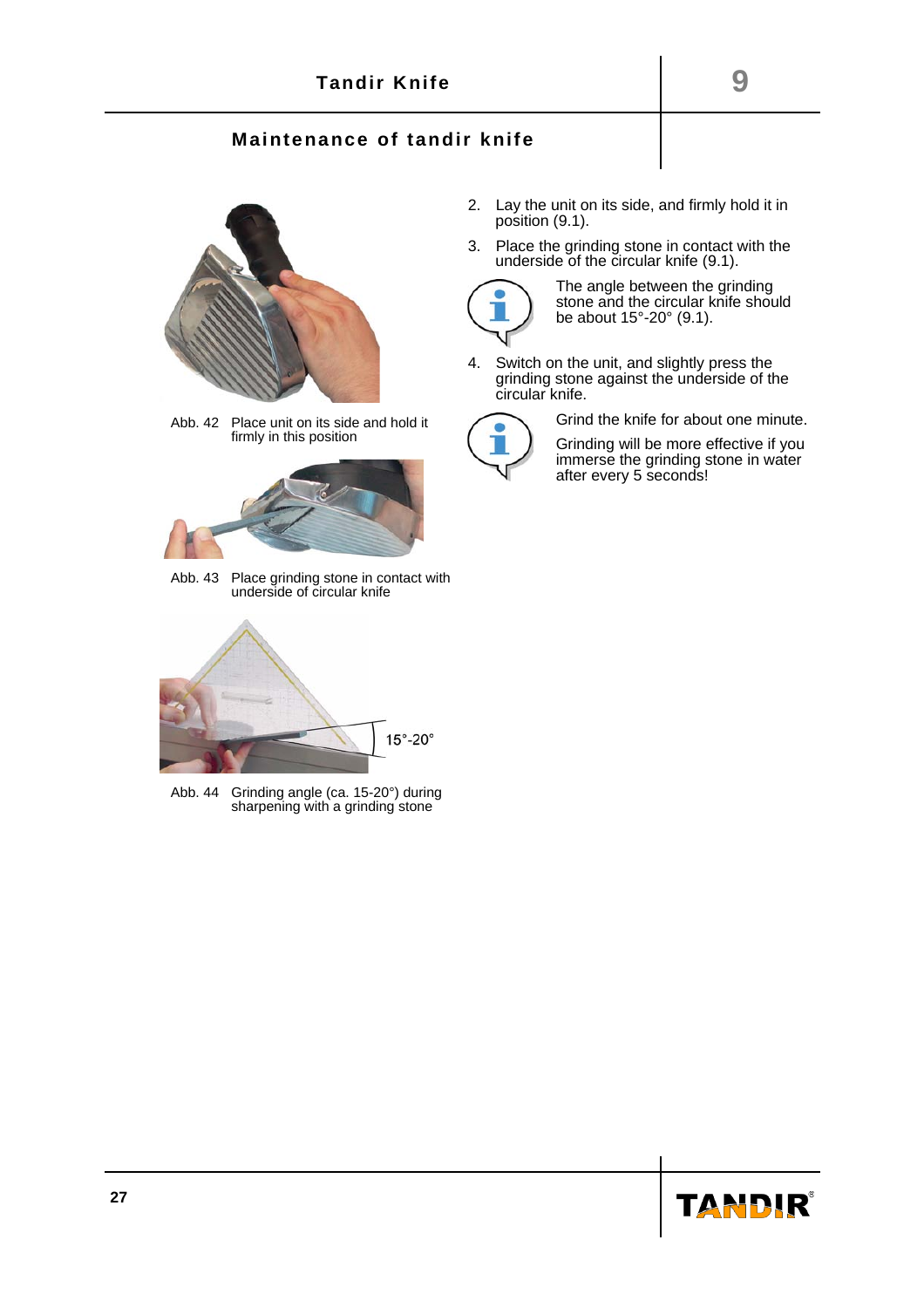



A **double grinding machine** is available as an **optional accessory** for your tandir knife!

For more information on grinding with the grinding machine, see the enclosed operating instructions!

#### **9.3 Removing and charging the battery pack**

**9.3.1 Removing the battery pack**



1. To remove the battery, press and hold the red locking button on the side of the end of the handle (Fig. 34), and pull out the battery pack.

Abb. 50 Removing the battery pack

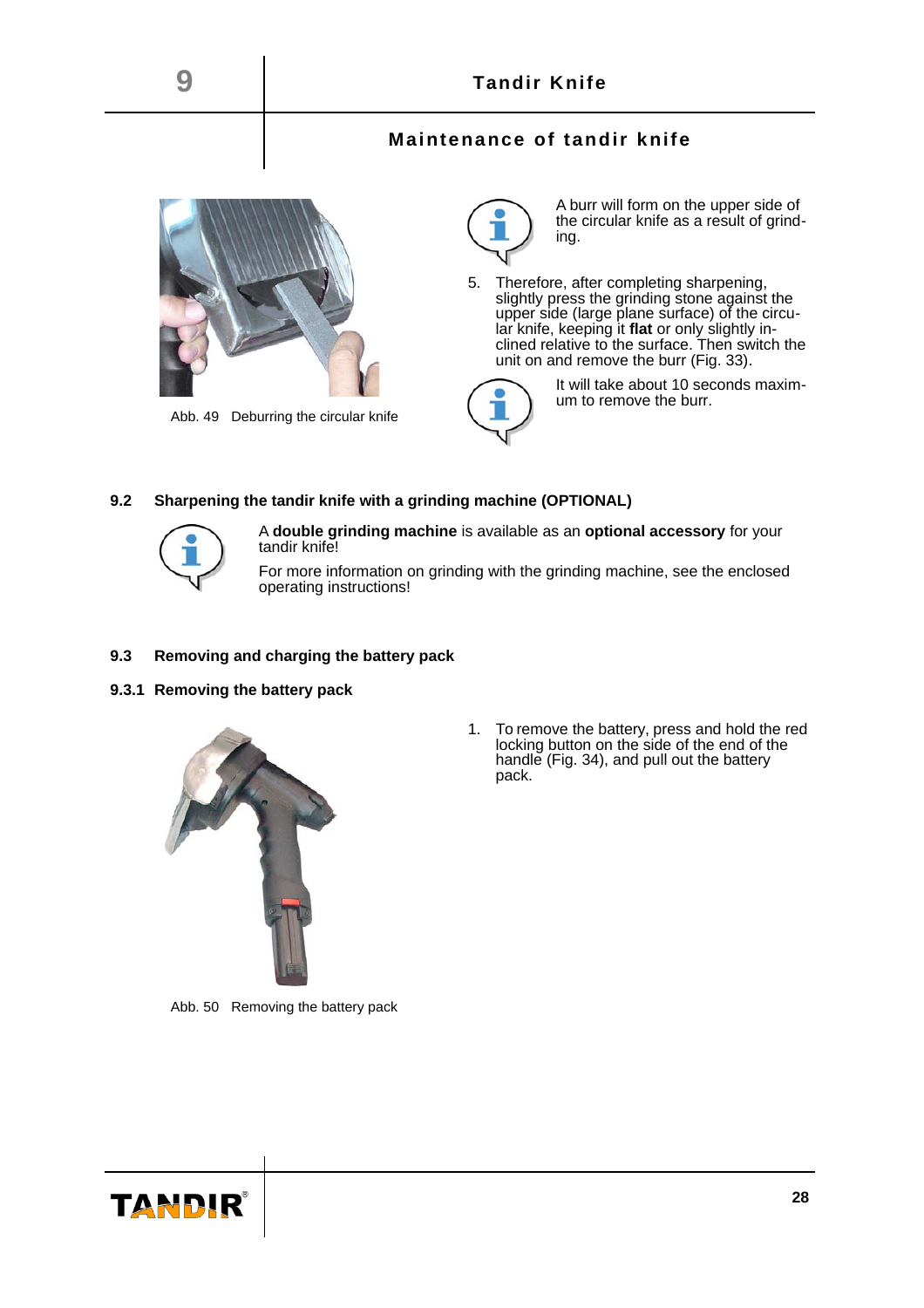#### **Maintenance of tandir knife**

#### **9.3.2 Discharging the battery pack**



To achieve a longer service live of the battery, it is advisable to completely discharge it and then charge it again from time to time (so as to avoid the "memory effect").



Abb. 51 Charger with battery pack

- 1. To this end, plug the battery pack into the charger (Fig. 35) and wait until the LED illuminates red.
- 2. Then press the button "Discharge".
- 3. The LED will illuminate in two colours (red and green), i.e., discharging starts, and thereafter charging will take place automatically.



For further information on the charger, refer to section [7.1.](#page-16-0)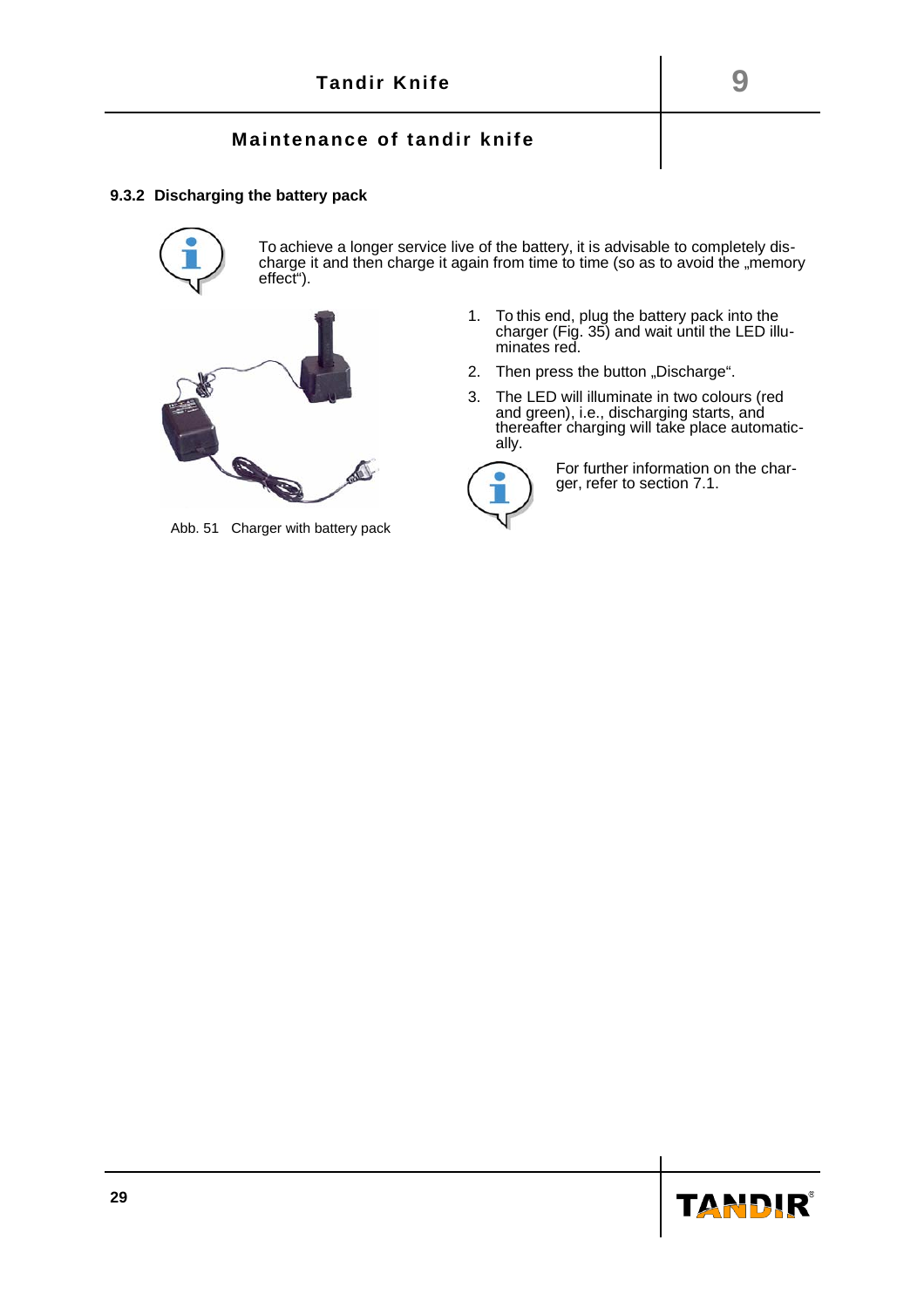# **Troubleshooting**

# **10 Troubleshooting**



In the table below, you find possible faults of the circular knife, their cause and remedies for eliminating the fault.

| <b>Fault</b>                                         | Cause                                                            | Remedy                                                                        |
|------------------------------------------------------|------------------------------------------------------------------|-------------------------------------------------------------------------------|
| Circular knife is blocked                            | Scraper has not been mounted                                     | Check that scraper is in place,<br>and install it, if this is not the<br>case |
| Unit does not switch on                              | Fuse in transformer defective                                    | Replace fuse in transformer                                                   |
| (when powered by mains<br>via transformer)           | Power supply failure                                             | Use another device for check-<br>ing socket outlet                            |
| Unit does not switch on<br>(when powered by battery) | Battery pack charge is low or<br>battery is completely exhausted | Remove and charge battery<br>pack (see section 7.2), use a<br>spare battery   |
| Poor slicing quality                                 | Circular knife dull                                              | Grind circular knife (see sec-<br>tions 9.1 and 9.2)                          |
|                                                      | Circular knife incorrectly moun-<br>ted                          | Check that labelled side of knife<br>faces upward (see section 8.2)           |
| Circular knife rotates too<br>slowly                 | Battery pack charge is insuffi-<br>cient of completely exhausted | Remove and charge battery<br>pack (see section 7.1.2), use<br>spare battery   |